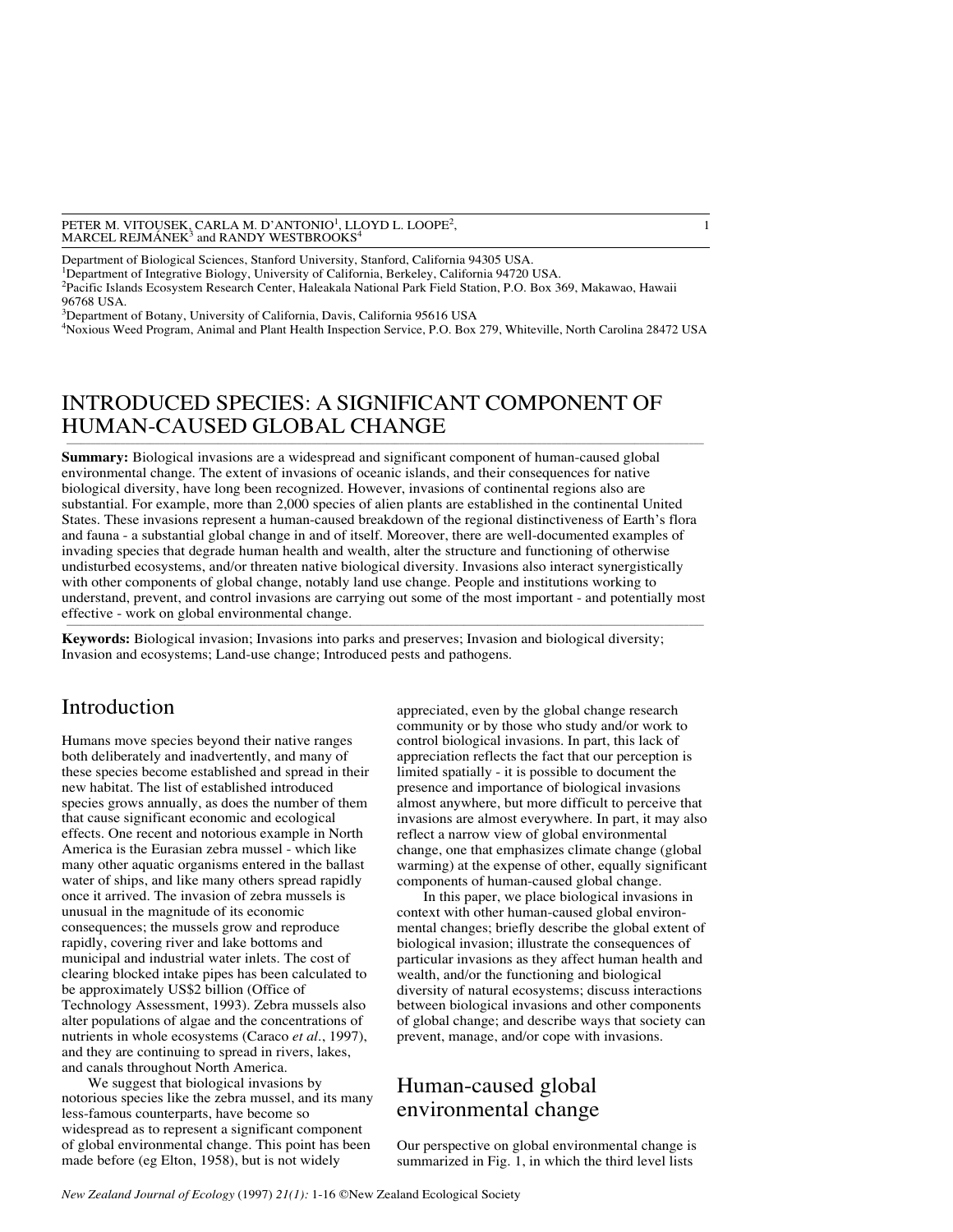six relatively well-documented global changes: the increasing concentration of  $CO<sub>2</sub>$  in the atmosphere, alterations to the global biogeochemical cycle of nitrogen and other elements, the production and release of persistent organic compounds such as the chlorofluorocarbons, widespread changes in land use and land cover, hunting and harvesting of natural populations of large predators and consumers, and biological invasions by non-native species. All of these clearly represent ongoing global changes, and all are clearly human-caused.

These changes are driven proximately by the industrial and agricultural enterprises of humanity, and ultimately by the explosive growth over the past two centuries of both the human population and per capita resource use. The six well-documented changes in turn cause other global changes; some drive global climate change by enhancing the greenhouse effect, and some drive loss of biological diversity by causing the extinction of species and genetically distinct populations. The importance of biological invasion as one of these global changes is described here.

# The scope and distribution of invasions

#### **How widespread are biological invasions?**

The importance of biological invasions to oceanic island ecosystems has long been recognized. Invasions also are frequent in many continental areas, where they represent a substantial component of the flora and fauna of most countries. Table 1 summarizes the pattern and number of plant invasions in many regions. On continents, there is an increase in the number of invading species per log (area) from north to south until one reaches dry subtropical regions; invasions are relatively low in the tropics, then increase again in south temperate areas. Heavily-visited islands are invaded to a greater extent (per log area) than continents or lesstrafficked islands. The information in Table 1 confirms patterns illustrated by Rejmánek and Randall (1994). A more general point of Table 1 is that invasions are everywhere, on continents as well



Figure 1: *Components of global environmental change. Growth in the size of and resource use by the human population is expressed through growing industrial and agricultural (including forestry, grazing, etc) activity. These have caused a set of relatively well-documented global environmental changes (well-documented both in the sense that they are occurring, and in that they are human-caused), including increasing concentrations of carbon dioxide in the atmosphere, the production and distribution of novel and persistent compounds such as chlorofluorocarbons (with their attendant effects on stratospheric ozone) and PCBs, global-scale alteration of the biogeochemical cycles of nitrogen, sulfur, and other elements, changes in land use and land cover, the removal of top predators from most terrestrial and many marine ecosystems, and biological invasions by exotic species. These components of change interact; they will also drive changes in global climate, and losses of biological diversity. After Vitousek (1994).*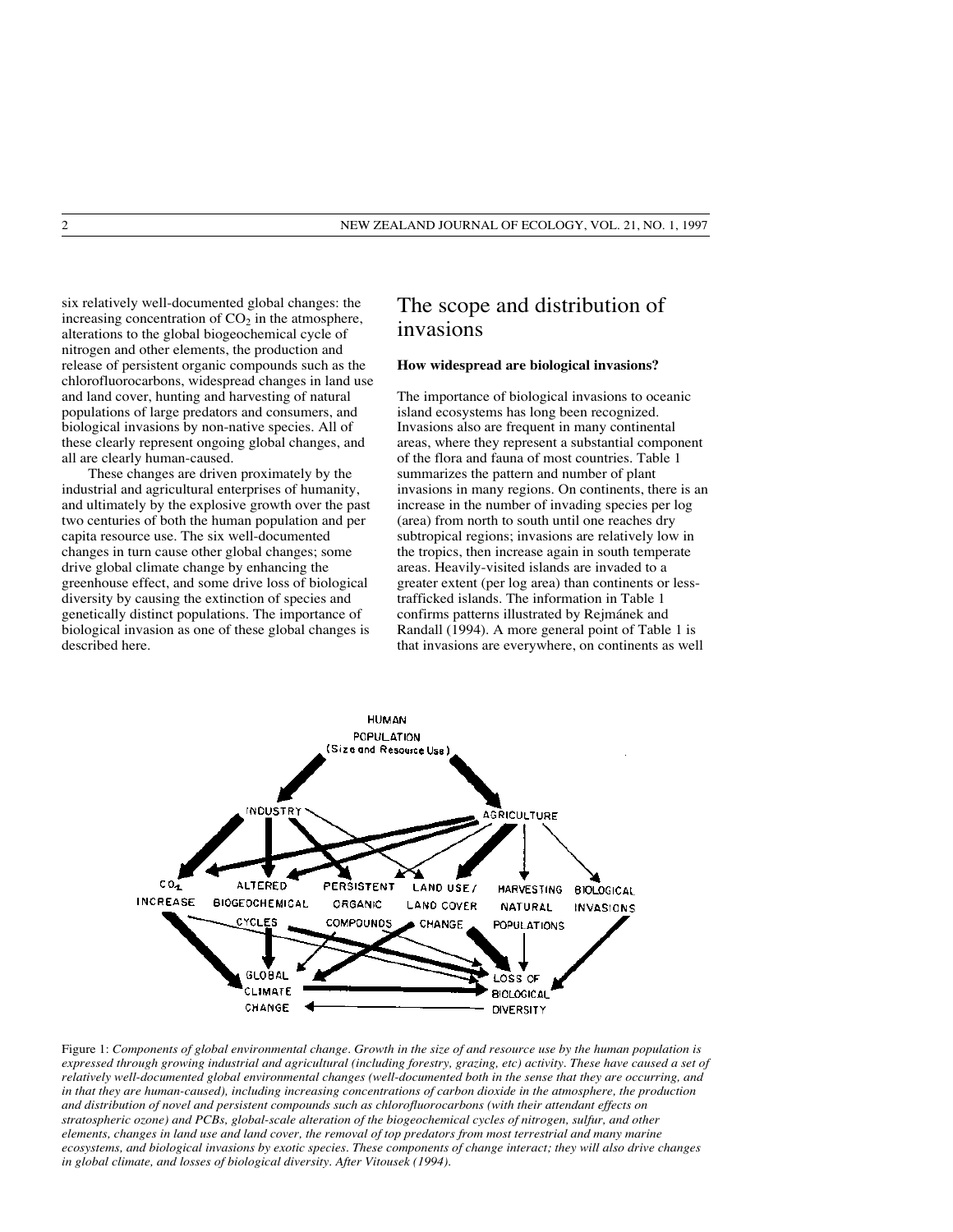*Table 1: Established alien vascular plants in selected continental and island floras. Species richness of alien floras is expressed as: (1) The total number of naturalized species. (2) The percentage of naturalized species in the flora. (3) The number of naturalized species/log(area); there is generally an approximately linear relationship between the numbers of species in an area and the log(area). Species that are not established beyond cultivation or which have not been confirmed in this century are not included.*

|                                    |                    | Number of      | Number of      | Percentage of | Number of      |                         |
|------------------------------------|--------------------|----------------|----------------|---------------|----------------|-------------------------|
|                                    | Area               | native         | established    | established   | alien species  |                         |
| Region/country                     | (km <sup>2</sup> ) | species        | alien species  | alien species | per log(area)  | Sources                 |
| <b>LARGE CONTINENTAL AREAS</b>     |                    |                |                |               |                |                         |
| <b>Russian Arctic</b>              | 3,500,000          | 1,403          | 104            | 6.9           | 15.9           | $\mathbf{1}$            |
| Europe                             | 10,382,000         | 11,820         | 721            | 5.7           | 102.8          | $\overline{c}$          |
| Western and central Sahara         | 4,000,000          | 830            | $28$           | $<$ 3.3       | <4.2           | 3                       |
| <b>Tropical Africa</b>             | 22,300,000         | 23,500         | 536            | 2.2           | 72.9           | $\overline{\mathbf{4}}$ |
| Southern Africa                    | 2,693,389          | 20,573         | 824            | 3.9           | 128.1          | 5                       |
|                                    |                    |                |                |               |                |                         |
| Alaska                             | 1,528,200          | 1,229          | 144            | 10.5          | 23.3           | 6                       |
| Canada                             | 9,976,139          | 3,270          | 940            | 22.3          | 134.3          | 7                       |
| Coterminous U.S.A.                 | 7,844,400          | ca 17,300      | ca 2,100       | ca 10.8       | ca 304.6       | 8                       |
| Peru                               | 1,285,200          | 17,900         | 314            | 1.7           | 51.4           | 9                       |
| Chile                              | 756,600            | 4,437          | 678            | 13.3          | 115.3          | 10                      |
| Australia                          | 7,686,848          | 15,638         | 1,952          | 11.1          | 283.5          | 11                      |
|                                    |                    |                |                |               |                |                         |
| <b>SMALLER CONTINENTAL AREAS</b>   |                    |                |                |               |                |                         |
| Murmansk area                      | 120,000            | 983            | 82             | 7.7           | 16.1           | 12                      |
| Finland                            | 338,145            | 1,250          | 247            | 16.5          | 44.7           | 13                      |
| Norway                             | 323,878            | 1,195          | 580            | 32.7          | 105.3          | 14                      |
| Poland                             | 312,680            | 2,250          | 275            | 10.9          | 50.1           | 15                      |
| France                             | 549,619            | 4,350          | 480            | 9.9           | 83.6           | 16                      |
| Egypt                              | 1,000,250          | 2,015          | 86             | 4.1           | 14.3           | 17                      |
| Djibouti                           | 23,000             | 641            | 44             | 6.4           | 10.1           | 18                      |
| Uganda                             | 236,040            | 4,848          | 152            | 3.1           | 28.3           | 19                      |
| Rwanda                             | 26,338             | 2,500          | 93             | 3.6           | 21.1           | 20                      |
| Namibia                            | 824,293            | 3,159          | 60             | 1.9           | 10.1           | 21                      |
| Swaziland                          | 17,366             | 2,715          | 110            | 3.9           | 25.9           | 22                      |
| Cape region                        | 90,000             | 8,270          | 441            | 5.1           | 88.9           | 23                      |
|                                    |                    |                |                |               |                |                         |
| NW Territories (Canada)            | 3,380,000          | 1,055          | 53             | 4.8           | 8.1            | 24                      |
| <b>British Columbia</b>            | 948,600            | 2,048          | 547            | 21.1          | 91.5           | 25                      |
| Ontario                            | 1,068,587          | 2,056          | 805            | 28.1          | 133.5          | 26                      |
| Minnesota                          | 217,136            | 1,618          | 392            | 19.5          | 73.5           | 27                      |
| New York                           | 137,795            | 1,940          | 1,083          | 35.8          | 210.7          | 28                      |
| Missouri                           | 174,242            | 1,920          | 634            | 24.8          | 121.1          | 29                      |
| California                         | 411,020            | 4,844          | 1,025          | 17.5          | 182.6          | 30                      |
| Central Florida                    | 68,738             | 1,746          | 440            | 20.1          | 90.9           | 31                      |
| Texas                              | 692,400            | 4,498          | 492            | 9.9           | 84.2           | 32                      |
| Baja California                    | 143,700            | 2,480          | 183            | 6.9           | 35.5           | 33                      |
| Valle de Mexico                    | 7,500              | 1,910          | 161            | 7.8           | 41.5           | 34                      |
| Chiapas (Mex.)                     | 74,211             | 6,650          | 206            | 3.1           | 42.3           | 35                      |
| Panama                             | 77,082             | 7,123          | 263            | 3.6           | 53.8           | 36                      |
| Choco (Colombia)                   | 42,205             | 3,818          | 48             | 1.2           | 10.4           | 37                      |
| Guaianas                           | 469,234            | 8,030          | 287            | 3.5           | 50.6           | 38                      |
| Monte Video area                   | 664                | 843            | 180            | 17.6          | 63.8           | 39                      |
| Buenos Aires area                  | 80,000             | 1,369          | 363            | 21.1          | 74.1           | 40                      |
| Northern Territory (Australia)     | 1,331,900          | 3,293          | 262            | 7.4           | 42.8           | 41                      |
|                                    |                    |                |                | 13.3          |                | 42                      |
| Queensland                         | 1,707,520          | 7,535          | 1,161          |               | 186.3          |                         |
| Perth region                       | 10,500             | 1,510          | 547            | 26.6          | 136.1          | 43                      |
| <b>New South Wales</b><br>Victoria | 792,150<br>224,983 | 4,677<br>2,773 | 1,253<br>1,190 | 21.1<br>30.1  | 212.4<br>222.3 | 44<br>45                |
|                                    |                    |                |                |               |                |                         |

*Table 1 continued over*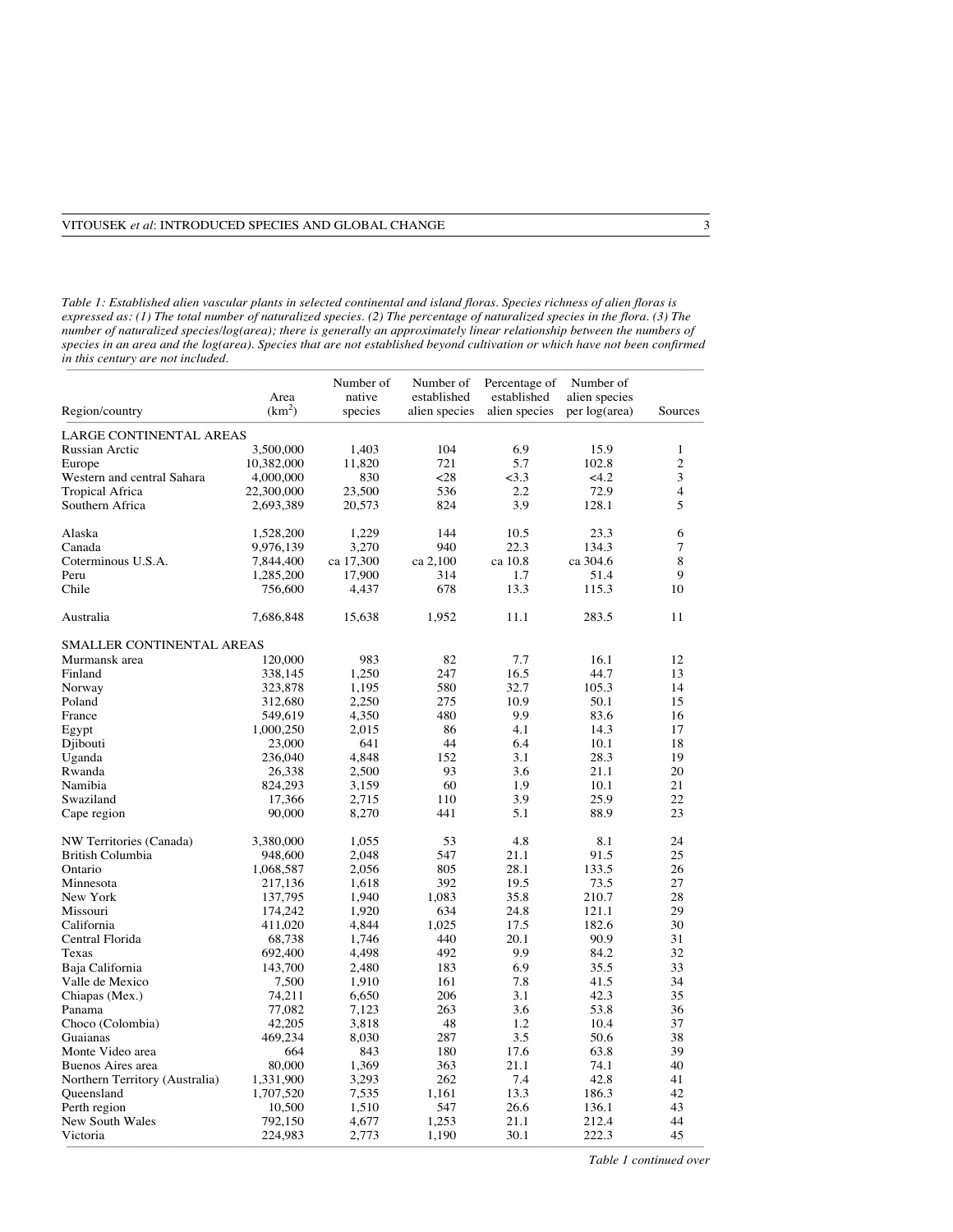| Table 1: continued        |                            |                                |                                           |                                               |                                             |         |  |  |
|---------------------------|----------------------------|--------------------------------|-------------------------------------------|-----------------------------------------------|---------------------------------------------|---------|--|--|
| Region/country            | Area<br>(km <sup>2</sup> ) | Number of<br>native<br>species | Number of<br>established<br>alien species | Percentage of<br>established<br>alien species | Number of<br>alien species<br>per log(area) | Sources |  |  |
| <b>ISLANDS</b>            |                            |                                |                                           |                                               |                                             |         |  |  |
| Devon Is. (Canada)        | 58,000                     | 115                            | $\mathbf{0}$                              | $\mathbf{0}$                                  | $\mathbf{0}$                                | 46      |  |  |
| Jan Mayen                 | 380                        | 57                             | $\overline{4}$                            | 6.5                                           | 1.6                                         | 47      |  |  |
| Greenland                 | 326,000                    | 427                            | 86                                        | 16.8                                          | 15.6                                        | 48      |  |  |
| <b>Oueen Charlotte</b>    | 9,200                      | 469                            | 116                                       | 19.8                                          | 29.3                                        | 49      |  |  |
| <b>British Isles</b>      | 244,872                    | 1,255                          | 945                                       | 42.9                                          | 175.4                                       | 50      |  |  |
| Sakhalin                  | 75,370                     | 1,081                          | 92                                        | 7.8                                           | 18.9                                        | 51      |  |  |
| Newfoundland              | 144,890                    | 906                            | 292                                       | 24.4                                          | 56.6                                        | 52      |  |  |
| San Juan Islands (USA)    | 390                        | 546                            | 283                                       | 34.1                                          | 109.2                                       | 53      |  |  |
| Angel Is. (Calif.)        | 3                          | 282                            | 134                                       | 32.2                                          | 280.9                                       | 54      |  |  |
| Santa Cruz (Calif.)       | 244                        | 462                            | 157                                       | 25.4                                          | 65.8                                        | 55      |  |  |
| Crete                     | 8,700                      | 1,586                          | 92                                        | 5.5                                           | 23.4                                        | 56      |  |  |
| Canary Islands            | 7,252                      | 1,254                          | 680                                       | 35.2                                          | 176.2                                       | 57      |  |  |
| Bermuda                   | 54                         | 165                            | 303                                       | 64.7                                          | 174.9                                       | 58      |  |  |
| <b>Bahamas</b>            | 14,500                     | 1.104                          | 246                                       | 18.2                                          | 59.1                                        | 59      |  |  |
| Hormoz \ Qeshm            | 1,290                      | 230                            | 49                                        | 17.6                                          | 15.8                                        | 60      |  |  |
| Cuba                      | 114,500                    | 5,790                          | 376                                       | 6.1                                           | 74.3                                        | 61      |  |  |
| Hawaii                    | 16,764                     | 1,143                          | 891                                       | 43.8                                          | 210.9                                       | 62      |  |  |
| Cayman Is.                | 259                        | 536                            | 65                                        | 10.8                                          | 26.9                                        | 63      |  |  |
| Puerto Rico               | 8,897                      | 2,741                          | 356                                       | 11.5                                          | 90.1                                        | 64      |  |  |
| Guadalupe & Martinique    | 2,620                      | 1,668                          | 360                                       | 17.8                                          | 105.3                                       | 65      |  |  |
| Guam                      | 583                        | 327                            | 185                                       | 36.1                                          | 66.8                                        | 66      |  |  |
| Ascension                 | 94                         | 25                             | >120                                      | >82.8                                         | >60.8                                       | 67      |  |  |
| Galapagos                 | 7,870                      | 604                            | 260                                       | 30.1                                          | 66.7                                        | 68      |  |  |
| Rodrigues                 | 40                         | 132                            | 305                                       | 69.8                                          | 190.4                                       | 69      |  |  |
| Tristan da Cunha          | 102                        | 58                             | 119                                       | 67.2                                          | 59.3                                        | 70      |  |  |
| Lord Howe                 | 550                        | 206                            | 173                                       | 45.6                                          | 63.1                                        | 71      |  |  |
| New Zealand               | 268,575                    | 2,449                          | 1,623                                     | 39.9                                          | 298.9                                       | 72      |  |  |
| Marion \ Prince Edward    | 330                        | 21                             | 10                                        | 32.3                                          | 4.1                                         | 73      |  |  |
| Auckland                  | 450                        | 187                            | 41                                        | 17.9                                          | 15.5                                        | 74      |  |  |
| Falklands                 | 11,900                     | 163                            | 83                                        | 33.7                                          | 20.4                                        | 75      |  |  |
| Tierra del Fuego          | 48,700                     | 417                            | 128                                       | 23.5                                          | 27.3                                        | 76      |  |  |
| Macquarie Is.             | 90                         | 44                             | 5                                         | 10.2                                          | 2.6                                         | 77      |  |  |
| Southern Shetland Islands | 1,390                      | $\overline{c}$                 | $\mathbf{0}$                              | $\mathbf{0}$                                  | $\mathbf{0}$                                | 78      |  |  |

Sources: 1. Tolmachev (1960-1987), Gorodkov and Poyarkova (1953-1966); 2. Tutin *et al*.(1964-1980), Tutin *et al*.(1993), Clement and Foster (1994), Rejmánek (unpublished); 3. Ozenda (1991); 4. Lebrun and Stork (1991-1995), Rejmánek (unpublished); 5. Arnold and de Wet (1993); 6. Welsh (1974); 7. Boivin (1968); Scoggan (1978-1979); 8. Kartesz (1994), Morin (1993), Shetler and Skog (1979), U.S. Department of Agriculture (1982); 9. Barko and Zarucchi (1993), Tryon and Stolze (1989- 1994); 10. Marticorena and Quezada (1985), Aroyo (unpublished); 11. Hnatiuk (1990); 12. Gorodkov and Poyarkova (1953- 1966); 13. Tutin *et al*. (1964-1980), Tutin *et al*. (1993), Ahti and Hämet-Ahti (1971), Suominen (1979); 14. Fremstad, Elven and Tømerås (1994); 15. Kornas (1990); 16. Tutin *et al*.(1964-1980); Tutin *et al*.(1993); Jovet (1971); 17. Täckholm (1974); 18. Lebrun, Audru and Cesar (1989); 19. Rejmánek (unpublished); 20. Troupin (1978-1988); 21. Merxmüller (1966-1972), Roessler and Merxmüller (1976); 22. Kemp (1983); 23. Arnold and de Wet (1993), Bond and Goldblatt (1984); 24. Porsild and Cody (1980); 25. Douglas, Straley and Meidinger (1990-1994); 26. Morton and Venn (1990); 27. Ownbey and Morely (1991); 28. Mitchell (1986); 29. Yatskiewych and Turner (1990); 30. Hickman (1993), Rejmánek and Randall (1994); 31. Wunderlin (1982); 32. Johnson (1990); 33. Wiggins (1980), Gould and Moran (1981); 34. Rzedowski and Rzedowski (1989); 35. Breedlove (1986); 36. D'Arcy (1987); 37. Forero and Gentry (1989); 38. Boggan *et al*.(1992); 39. Lombardo (1982-1984); 40. Cabrera and Zardini (1978); 41. Hnatiuk (1990); 42. Hnatiuk (1990); 43. Marchant *et al*. (1987); 44. Hnatiuk (1990); 45. Carr (1993); 46. Barrett and Teeri (1973); 47. Lid (1964); 48. Porsild (1932), Bøcher *et al*.(1978), Bay (1993); 49. Calder and Taylor (1968); 50. Clement and Foster (1994), Ryves *et al*.(1996); 51. Vorobiev *et al*.(1974); 52. Rouleau and Lamourex (1992); 53. Atkinson and Sharpe (1985); 54. Ripley (1980); 55. Wallace (1985), Junak *et al*. (1995); 56. Barclay (1986); 57. Kunkel (1980); 58. Britton (1918); 59. Correll and Correll (1982); 60. Kunkel (1977); 61. Borhidi (1991); 62. Wagner, Herbst and Sohmer (1990), Wilson (1996); 63. Proctor (1984); 64. Liogier and Martorell (1982), Francis and Liogier (1991); 65. Fournet (1978); 66. Stone (1970), Lee (1974); 67.Duffey (1964), Conk (1980); 68. Lawesson (1990); 69. Strahm (unpublished); 70. Dean *et al*.(1994); 71. Pickard (1984); 72. Atkinson and Cameron (1993); 73. Gremmen (1982); 74. Meurk (1982); 75. Moore (1968);76. Moore (1983); 77. Selkirk, Seppelt and Selkirk (1990); 78. Komárková, Poncet and Poncet (1990)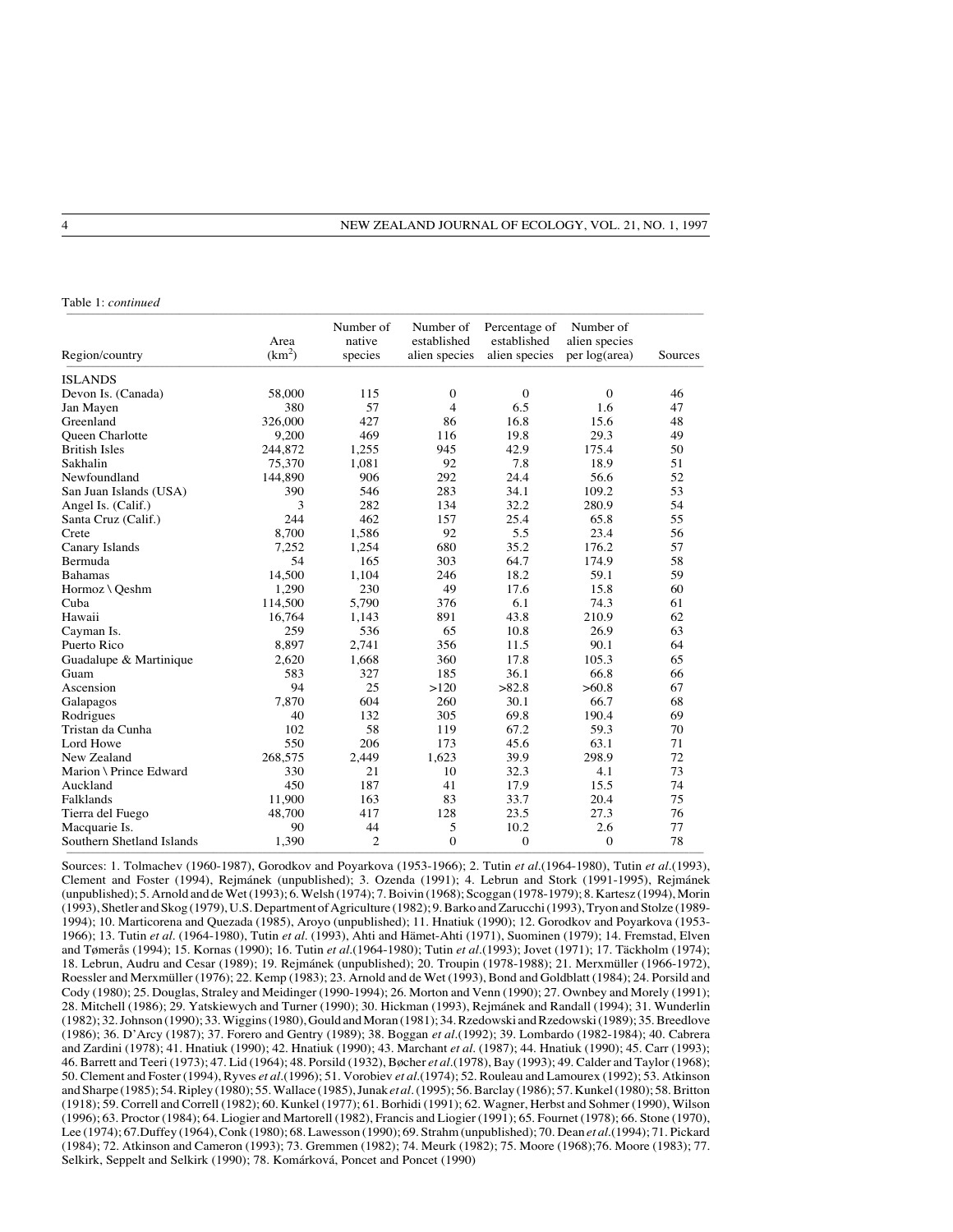as islands, and in the tropics as well as temperate regions. The continental United States and Australia both support ~2,000 species of established alien plants! While the absolute number of species generally is less, introduced plants on some islands make up half or more of the flora.

Biological invasions by fishes and birds are not as frequent as invasions by plants. However, some of the same patterns are evident (Table 2). Isolated islands often support more introduced than native fish species. Even many continental sites (for example, California, Europe and Brazil) have relatively large numbers of non-native fish species. The lack of data on numbers of fish introductions in Africa does not imply that they are unimportant - for example, introduction of Nile perch (*Lates nilotica*) and tilapia (several species in 3 genera) into Lake Victoria has led to dramatic species loss and ecosystem change in a matter of a few decades (Goldschmidt, 1996).

Introduced birds have established wild populations in most countries where data are available, and in some areas (Hawaii, New Zealand) they comprise a substantial proportion of the avifauna. Outside of urban areas, numbers of

introduced bird species are relatively low in most continental regions (compared to islands). However, individual species can be quite abundant in continental habitats - witness the widespread and abundant European house sparrow (*Passer domesticus*) and starling (*Sturnus vulgaris*) in North America.

### *Invasion Into U.S. Parks and Reserves*

Biological invasions are particularly prominent in disturbed areas, leading some to consider invasions to be primarily consequences of disturbance rather than a component of change in their own right. Parks and biological preserves generally represent the leastaltered areas of land - a former director of the U.S. National Park Service championed the concept of the parks as a national analogue of "miners' canaries", relatively pristine sites where the pervasiveness of environmental deterioration might be evaluated. What do parks and reserves in the United States tell us about pervasiveness of invasions?

*Vascular plants:* Floristic lists for a large sample of U.S. reserves have 5 - 25% non-native species. However, the majority of introductions are indeed confined to disturbed areas and appear to

Table 2: *Native and exotic freshwater, inland fish, and breeding bird species in selected regions and countries around the world.* \_\_\_\_\_\_\_\_\_\_\_\_\_\_\_\_\_\_\_\_\_\_\_\_\_\_\_\_\_\_\_\_\_\_\_\_\_\_\_\_\_\_\_\_\_\_\_\_\_\_\_\_\_\_\_\_\_\_\_\_\_\_\_\_\_\_\_\_\_\_\_\_\_\_\_\_\_\_\_\_\_\_\_\_\_\_\_\_\_\_\_\_\_\_\_\_\_\_\_\_\_\_\_\_\_\_\_\_\_\_\_\_\_\_\_\_\_\_\_\_\_\_\_\_\_\_\_\_\_\_

|                |               |        | fish <sup>a</sup> |           |        | birds <sup>b</sup> |           |
|----------------|---------------|--------|-------------------|-----------|--------|--------------------|-----------|
| Region         | Area $(km^2)$ | native | exotic            | reference | native | exotic             | reference |
| Europe         | 10,400,000    |        | 74                | 1         | 514    | 27                 | 11, 12    |
| California     | 411,020       | 76     | 42                | 2, 3      |        |                    |           |
| Alaska         | 1,528,200     | 55     | 1                 | 4         |        |                    |           |
| Canada         | 9,976,139     | 177    | 9                 | 5         |        |                    |           |
| Mexico         | 1,958,200     | 275    | 26                | 5         |        |                    |           |
| Australia      | 7,686,848     | 145    | 22                | 5         |        | 32                 | 12        |
| South Africa   | 3,500,000     | 107    | 20                | 5         | 900    | 14                 | 12, 13    |
| Peru           | 1,285,200     |        | 12                | 6         |        |                    |           |
| <b>Brazil</b>  | 8,512,000     | 517    | 76                | 7         | 1,635  | $\overline{2}$     | 14        |
| <b>Islands</b> |               |        |                   |           |        |                    |           |
| Bermuda        | 54            |        |                   |           |        | 6                  | 12        |
| <b>Bahamas</b> | 14,500        |        |                   |           | 288    | 4                  | 12, 15    |
| Cuba           | 114,500       |        | 10                | 6         |        | 3                  | 12        |
| Puerto Rico    | 8,897         | 3      | 32                | 8         | 105    | 31                 | 16        |
| Hawaii         | 16,764        | 6      | 19                | 9         | 57     | 38                 | 9         |
| New Zealand    | 268,575       | 27     | 30                | 10        | 155    | 36                 | 17        |
| Japan          | 372,197       |        | 13                | 6         | 248    | 4                  | 12, 18    |

a Includes only freshwater, inland species.

b Includes only permanent and breeding non-permanent species.

Sources:1. Holcik (1991); 2. McGinnis (1984); 3. Courtenay *et al.*(1984); 4. Moyle (1986); 5. Macdonald, Kruger and Ferrar (1986); 6. Welcomme, R.L. (1981); 7. Nomura (1984); 8. Erdman (1984); 9. Stone and Stone (1989); 10. McDowall (1984); 11. Jonsson (1993); 12. Long (1981); 13. Roberts (1985); 14. Sick (1993); 15. Paterson (1972); 16. Raffaele (1989); 17. Kinsky (1980); 18. Higuchi, Minton and Katsura (1995).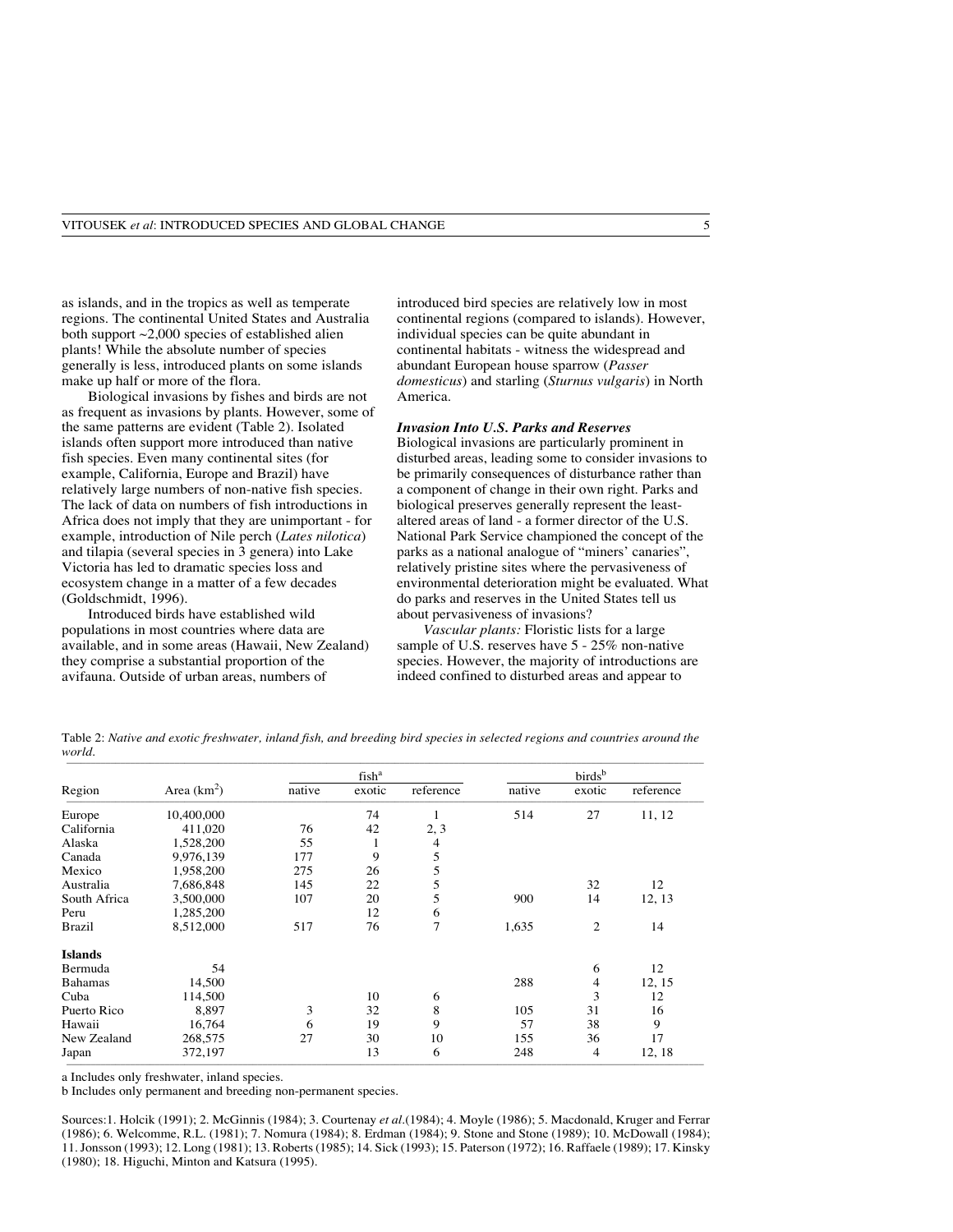pose little or no threat to native species or ecosystems (Loope, 1992). In continental areas, the most important exceptions to this generalization include invasions into otherwise little-altered semiarid areas by grasses, most notably the annual cheatgrass (*Bromus tectorum*), and invasion into riparian habitats and wetlands (i.e. tamarisk in the Southwest, Melaleuca in the Florida Everglades, and purple loosestrife in northeast and midwest) (Loope, 1992). Hawaiian reserves, where the percentage of non-native species in the flora reaches 50 - 70 % and plant invasions clearly threaten native biota, confirm the vulnerability of islands to invasion.

*Ungulates:* Feral pigs may be the single most damaging introduction in national parks and reserves of the United States. Singer (1981) found that they inhabit 13 areas in the National Park system, in southeastern U.S., Hawaii, and California. Effects of pigs on otherwise undisturbed areas are severe and pervasive in Great Smoky Mountains National Park and in Haleakala and Hawaii Volcanoes National Parks. In Hawaii, pigs are major dispersers and facilitators of plant invaders (Stone, 1985). Other particularly damaging invasive ungulates in parks include feral goats in Hawaii (now largely removed from Hawaiian parks); feral burros in Death Valley (now largely removed), Grand Canyon, and other southwestern parks; and mountain goats (*Oreamnos americanus*) in Olympic National Park.

*Aquatic and wetland ecosystems:* Invasions of aquatic and wetland ecosystems of continental U.S. are fully as severe as island invasions. In Sequoia-Kings Canyon National Park, for example, intentionally introduced brook trout (*Salvelinus fontinalis*) and brown trout (*Salmo trutta*) have displaced native rainbow trout (*Onchorhynchas mykiss*) in many streams (G. Larson, personal communication). Brook and rainbow trout introduced in waters previously barren of fish have greatly reduced native invertebrate organisms and amphibians. In Great Smoky Mountains National Park, the introduced rainbow trout threatens native brook trout populations with local extirpation (G. Larson, personal communication). Even the relatively pristine waters of Glacier National Park have been largely (84 %) compromised by past fish introductions (Marnell, 1995).

*Forest pathogens and insects*: White pine blister rust (*Cronartium ribicola*) and the balsam woolly adelgid (*Adelges piceae*) illustrate the devastating effects of introduced forest "pests ", even in undisturbed parks and preserves. Both were brought to the U.S. 80—100 years ago on European nursery stock, and (after years of harm to commercial forest concerns) both are now affecting U.S. parks and reserves.

White pine blister rust attacks five-needled pines; it is now causing increasing mortality of sugar pine (*Pinus lambertiana*) in forests of Yosemite and Sequoia-Kings Canyon National Parks (L. Bancroft, pers. comm.). Whitebark pine (*P. albicaulis*) also is being hit hard; fewer than one tree in 10,000 is rust resistant, and large die-offs are expected to occur through the range of whitebark pine. Since whitebark pine seeds are an extremely important food of the grizzly bear and other animals (Kendall, 1995), decline of the tree may have severe consequences in Glacier, Yellowstone and Grand Teton National Parks.

Balsam woolly adelgid attacks true firs of the genus *Abies* , causing mortality within 2—7 years through feeding and chemical damage to vascular tissue. This small cottony insect is particularly damaging to Fraser fir (*Abies fraseri*), a species found only in the southern Appalachian Mountains, where it occurs primarily within the high-elevation spruce-fir forest of Great Smoky Mountains National Park. Since its discovery in 1963 in the park, the adelgid has killed nearly all adult (cone-bearing) fir trees in the park (Langdon and Johnson, 1992).

#### **Consequences of invasions**

The number and variety of species introductions makes clear that it is no exaggeration to say biological invasions are breaking down the biogeographic barriers that have created and maintained the major floral and faunal regions of Earth. In other words, invasions are blurring the regional distinctiveness of Earth's biota. However, while all human-caused biological invasions represent environmental change, we are not equally concerned about the consequences of all of them. Many invasions are reflections of other changes, rather than being themselves drivers of change. For example, invading plants that only occupy roadside areas cannot now be regarded as serious threats to native biological diversity; they are a consequence of land-use change (which may itself threaten diversity). Moreover, some introduced species clearly are beneficial to humanity; for example, it would be impossible to support the present population of the United States entirely on native foods. However, some invading species degrade human health and/or wealth directly; others affect the structure and functioning of ecosystems, and/or the maintenance or restoration of native biological diversity. We will discuss an example of each of these, to illustrate some of the consequences of current invasions. For each that we discuss, there are many others that are at least as well documented and at least as damaging.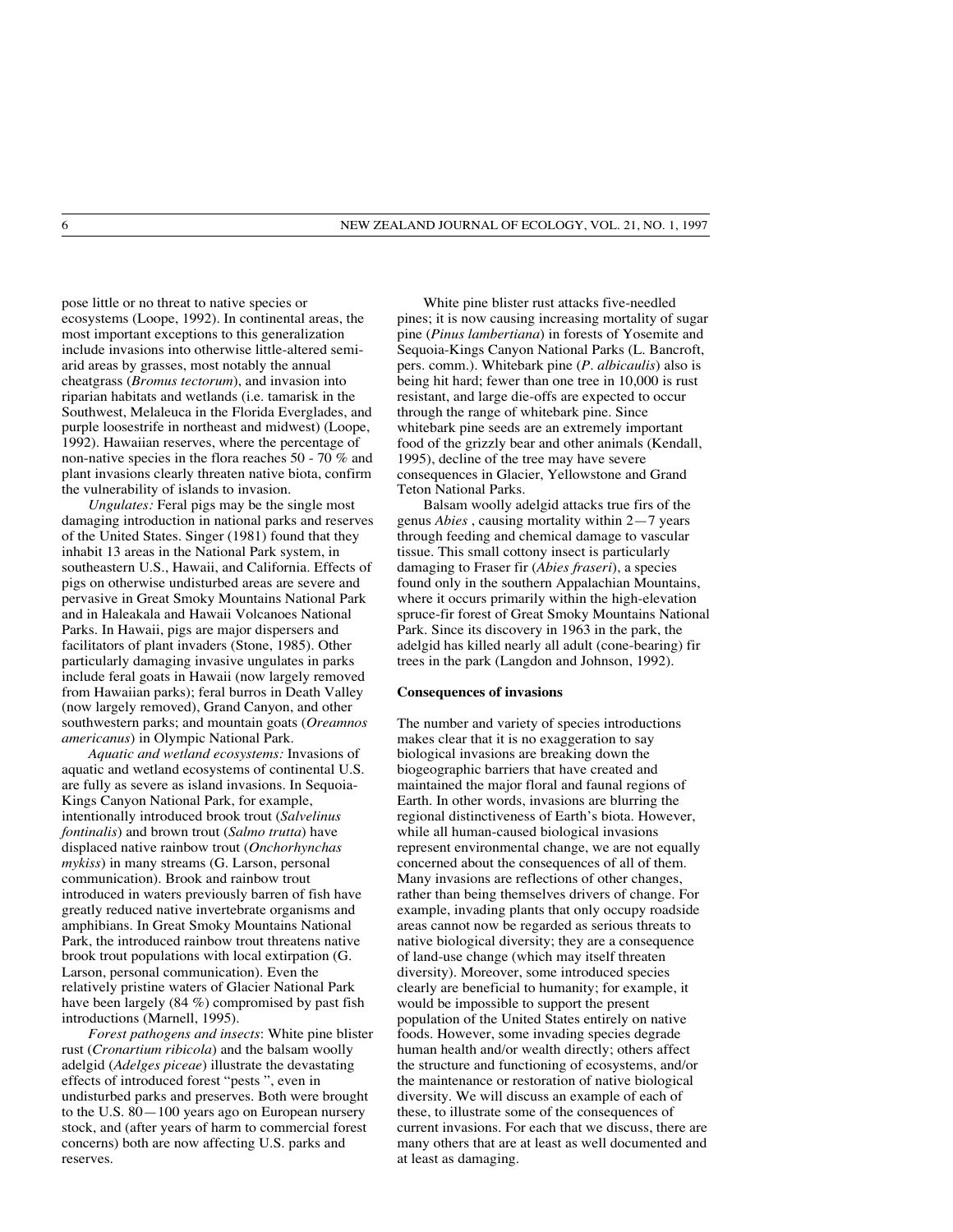### *Human Health*

Most infectious diseases themselves are humantransported biological invaders over most of their range. Several centuries ago, the indigenous people of North America could have cited smallpox as a devastating Old World invader (Crosby, 1986) - just as modern Americans can point to HIV.

Introduced species themselves can act as vectors of disease. One recent example is the Asian tiger mosquito *Aedes albopictus* . Its larvae were brought into the United States as hitch-hikers in used car and truck tires imported for retreading and resale (Craven *et al.* , 1988). Two earlier introductions of *A. albopictus* in shipments of military tires had failed to establish - but with the growth of commercial importation, *A. albopictus* and other mosquitoes have been imported more frequently (6.8 tires/10,000 were found to be infested in 1986), and over a much wider area (Craven *et al.* , 1988). *A. albopictus* became established in the U.S. in the 1980s, and as of 1992 occurred in 25 states. It can feed on most mammals and birds; in its natural range, it is a known vector of dengue fever and other human arbroviruses. Perhaps most importantly, in the U.S. it is a documented vector for eastern equine encephalitis, an often-fatal viral infection of people as well as horses (Craig, 1993).

### **Wealth**

The zebra mussel invasion mentioned above is a recent invasion that has been expensive for North American cities and industries. Other invasions affect crops, rangelands, and commercial forests, costing many millions of dollars annually in lost yields and control efforts. Invasions can also be costly to developing economies, where the margin for dealing with additional costs is less. One example is the golden snail (*Pomacea canaliculata*) in Asian rice ecosystems. The snail was brought from South America to Taiwan to provide a supplemental source of protein and export income to small rice farms. Its benefits were illusory - local people find the snail distasteful (a recipe calling for "washing in a vinegar solution repeatedly to remove mucus and slime" may help to explain why), and the export market was closed by health concerns (Food and Agricultural Organization, 1989). At the same time, the costs of golden apple snail importation were high - the snail has rapid population growth, spreads rapidly through irrigation canals, and voraciously consumes young rice plants. When the costs became clear, the entrepreneurs who imported the snail simply exported it to other countries; it has now spread throughout east and southeast Asia (Fig. 2).



Figure 2: *Distribution and spread of the golden apple snail through Asian rice-growing countries. From Naylor (1996).*

The economic costs of this invasion have been evaluated carefully in the Philippines (Naylor, 1996). In 1990 alone, the total cost to farmers was \$27.8—45.3 million, split among costs of control with molluscides and handpicking, replanting costs, and yield losses (despite control and replanting). This amounted to  $25-40\%$  of what the Philippines spent on rice imports in 1990; it represents just one year's damage in one of many infested countries.

### **Ecosystem effects**

Invaders that alter ecosystem processes such as primary productivity, decomposition, hydrology, geomorphology, nutrient cycling and/or disturbance regimes do not simply compete with or consume native species - they change the rules of existence for all species. Invaders that affect each of these processes are known; we cannot discuss all of them here, but one dramatic example is the invasion of the nitrogen-fixing tree *Myrica faya* into Hawaii Volcanoes National Park. Seeds of *Myrica* are dispersed by a variety of native and introduced birds,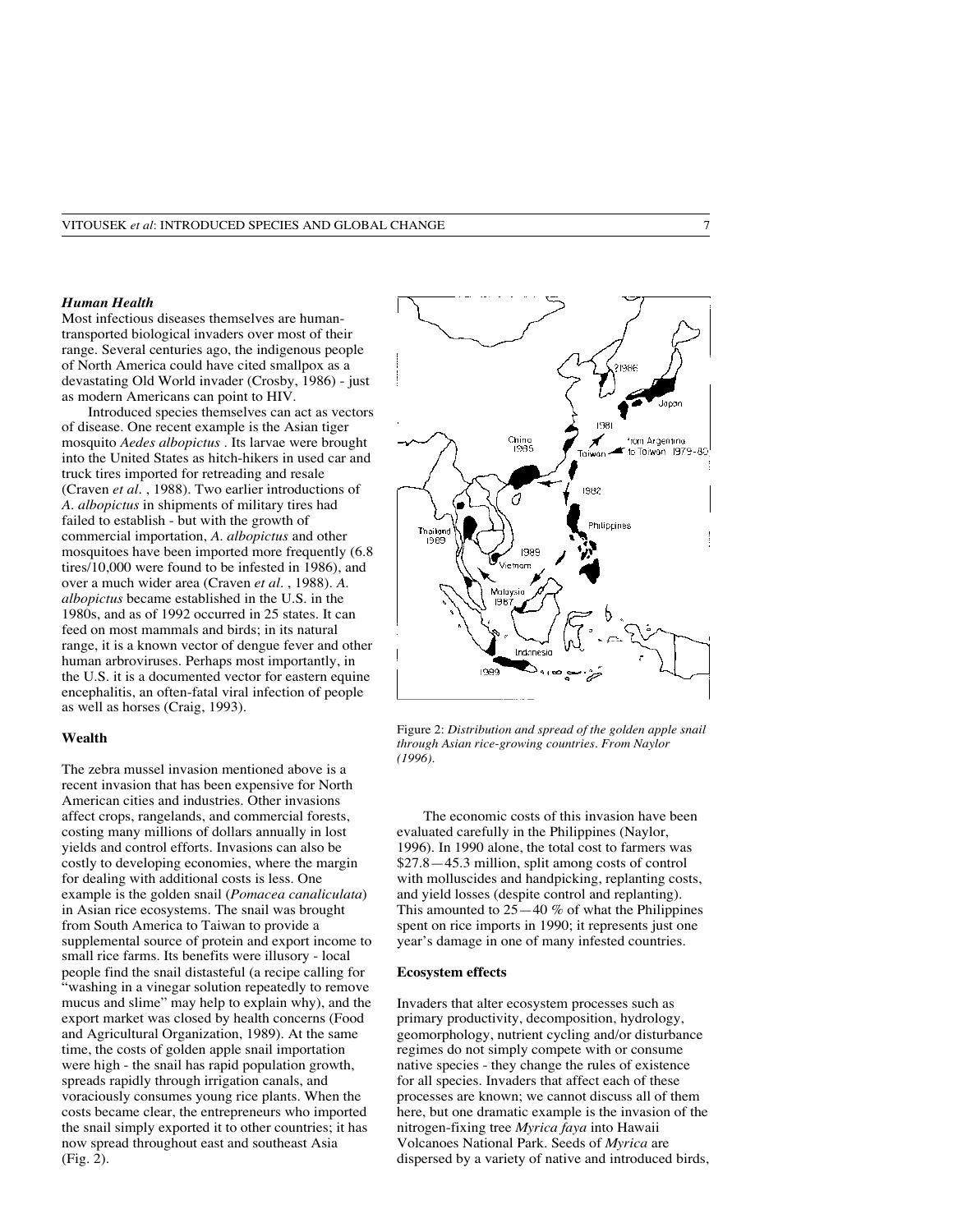and thereby readily reach young sites created by volcanic eruptions. Studies in Hawaii Volcanoes National Park show that: 1) plant growth in young volcanic sites is profoundly limited by low N availability in soil; 2) colonization by Myrica increases total inputs of N by more than 4-fold; 3) the N fixed by Myrica cycles rapidly through Myrica and to biologically available pools in the soil (Vitousek and Walker, 1989); and 4) the N that Myrica adds to sites alters community composition of other plant species, and of soil organisms - in both cases towards dominance by other non-native organisms. In essence, invasion by one species changes the composition and dynamics of the entire ecosystem (Vitousek and Walker, 1989).

### **Effects on Biological Diversity**

The eastern deciduous forests of North America represent a diverse continental ecosystem, one that might be expected to be as resistant as any to biological invasions. These forests were cleared extensively in the 1800s, but have recovered substantially in this century. The scientific community has put a great deal of effort into determining current and probable future effects of climate change, increased  $CO<sub>2</sub>$  concentrations, acid rain, and oxidant air pollution on these forests. However, by far the greatest perturbations to these ecosystems in this century have involved the invasion of wave after wave of introduced pests and diseases (Sinclair, Lyon and Johnson, 1987, Campbell and Schlarbaum, 1994, Niemelä and Mattson 1996). Some of these pests, such as gypsy moth (*Lymantria dispar*), consume a variety of species, and their effects on forest diversity are not yet known. Other more specialized pathogens have eliminated the American chestnut, *Castanea dentata* (once a dominant component of eastern forests) and American elm, *Ulmus americana* from the eastern forest. Other tree species undergoing major decline due to non-native diseases or insects include American beech (*Fagus grandifolia*), mountain ash (*Sorbus americana*), butternut (*Juglans nigra*), eastern hemlock (*Tsuga canadensis*), flowering dogwood (*Cornus florida*), and sugar maple (*Acer saccharum*) (Langdon and Johnson, 1992, Campbell and Schlarbaum, 1994) - in addition to the Fraser fir discussed above. We suspect that invasions will continue to represent the most important factor reducing diversity of these forests for the foreseeable future.

## **Interactions With Other Global Changes**

In addition to being a component of global change, biological invasions interact with the other major

components of change (Huenneke, 1996). We discuss interactions with two of these - land use change and extinction/loss of biological diversity.

#### *Land Use Change*

Biological invasions interact with land-use change in several ways. The most obvious of these is through human alteration of disturbance regimes. The association between disturbance and invasion was noted above - and humans are now the premier agents of disturbance on the planet. Moreover, we have not merely increased the frequency and/or intensity of disturbance; in many cases we have created types of disturbances that are unlike anything in the evolutionary history of many species. These alterations have promoted invasion, often by species that are associated with similar disturbances within their original range (Hobbs and Huenneke, 1992).

The interaction between land use change and invasion is not a one-way street. Both introduced plants and animals can alter the disturbance regime of sites they invade (D'Antonio *et al.* , in press). For example, introduced fire-promoting grasses have invaded many arid or semi-arid ecosystems, and in so doing have increased the frequency, size and/or intensity of fires. A recent literature review concluded that non-native, fire-promoting grasses are common in the Americas, Australia and Oceania, where they threaten the maintenance of remaining seasonally-dry tropical forests in some areas, and represent a major impediment to the restoration (even reforestation) of cleared lands (D'Antonio and Vitousek, 1992). The dynamics of the introduced grass/fire cycle are summarized in Fig. 3. In this scenario, initial disturbance such as land clearing (which often utilizes fire) allows the invasion of introduced grasses. These grasses then create microclimate and fuel conditions that favor an increased frequency of fire. Fire in turn selects against many native species and further promotes fire-adapted grasses, resulting in a positive feedback that perpetuates low diversity grassland or savanna.

External disturbance is not always required to set this feedback in motion - at least in some cases, grass invasion in and of itself is sufficient to enhance fuel loading and increase the probability of fire. It is even possible for grass species to promote humancaused land use change. For example, the ready availability of forage grasses that withstand grazing and drought conditions has lead to the conversion of millions of hectares of Sonoran desert woodland to near monocultures of African buffel grass (*Cenchrus ciliaris* , also called *Pennisetum ciliare*). (Yetman and Burquez, 1994). Likewise, in Central and South America dry and mesic forests have been replaced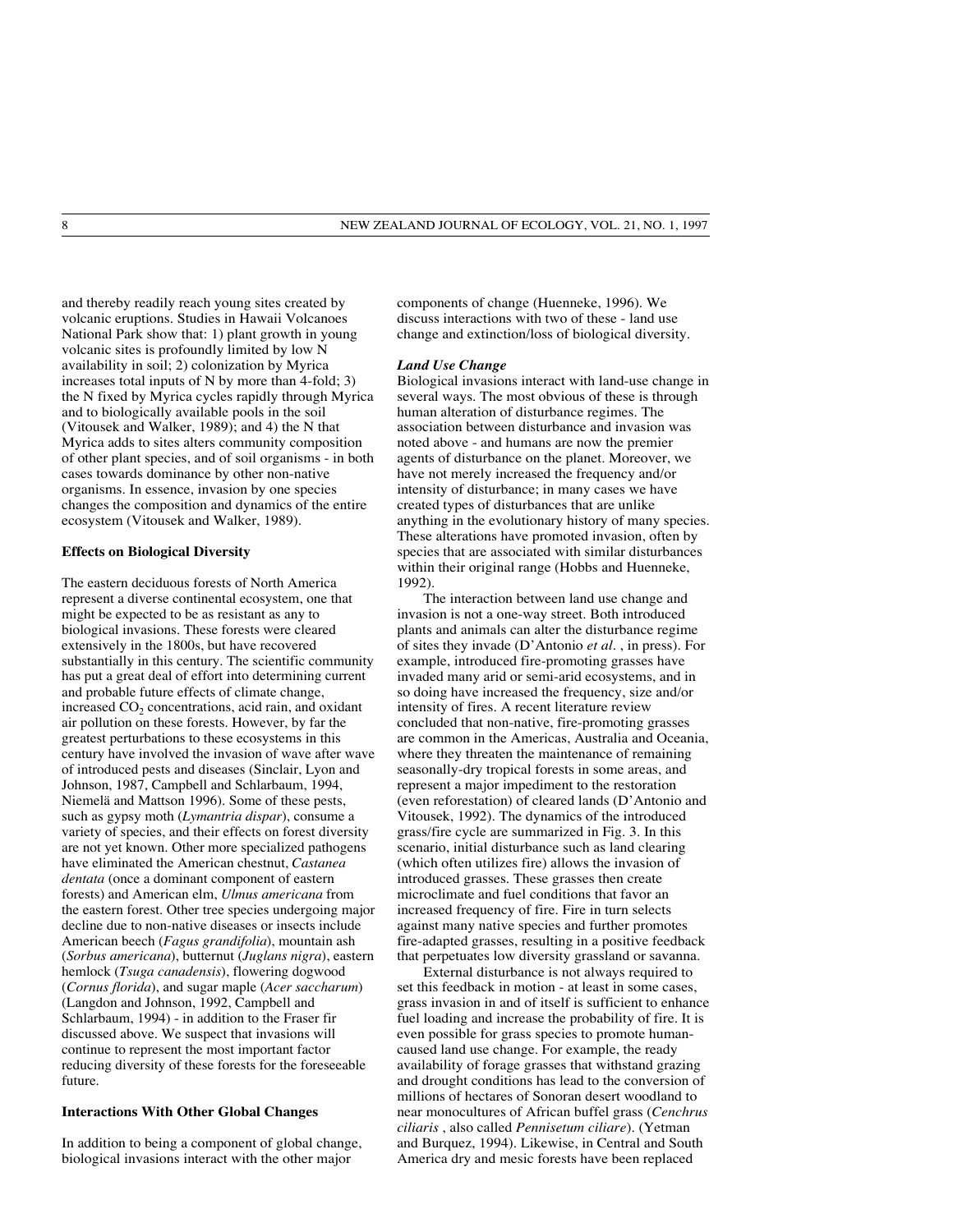

Figure 3: *Land clearing and grass invasions can interact in the initiation and maintenance of a grass-fire feedback system that prevents forest regeneration over large areas of Earth. From D'Antonio and Vitousek (1992).*

by grazing tolerant (and fire responsive) African pasture grasses (Parsons, 1972).

Perhaps the most dramatic and well documented example of an introduced grass/fire cycle is the invasion of the intermountain west in North America by the European cheatgrass *(Bromus tectorum*). This annual species invaded shrub/steppe habitat in the Great Basin that was previously dominated by native shrubs and native perennial grasses. After cheatgrass invasion, fire frequency has increased from an estimated once every  $60 - 110$  yr to once every  $3 - 5$ yr. Almost 5 million hectares of land in Idaho and Utah are now nearly monospecific stands of cheatgrass (Whisenant, 1990).

The suppression of disturbance can also promote invasion by introduced species, particularly in aquatic ecosystems where reproduction and recruitment are often synchronized with disturbance cycles. Indeed, the damming and impoundment of most of the rivers in the U.S. has been correlated with the invasion of rivers, streambanks and floodplains by introduced species, and with the rapid conversion of diverse, native riparian forests to low diversity stands of introduced species. For example, prior to the construction of the large network of dams that control the Colorado river, its floodplain forests were dominated by native cottonwood and willow species. With dam construction, groundwater tables have dropped, scouring floods have ceased and cottonwood and willow have declined - and been replaced by nearly monospecific stands of the introduced saltcedar (*Tamarix* sp.) (Ohmart, Anderson and Hunter, 1988).

The fragmentation of wildland habitat resulting from agricultural or urban development has also

affected the spread of introduced species. Urban forests and parklands represent an increasing percentage of our remaining near-natural habitats. Because they are subjected to pollution stresses and because of their proximity to sites of introduction and their (often) large ratio of edge to interior habitat, they are prime habitat for introduced plant or animal pests which can then spread into less urban habitat. Gypsy moths, for example, first became established in an urban forest and subsequently became a major pest species throughout the eastern United States (see Liebhold *et al.* , 1995 for a history of the gypsy moth outbreak). Outbreaks of introduced fungal pathogens have also been found to be more common in forest fragments that are close to urban areas (Castello, Leopold and Smallidge, 1995).

#### *Invasion and Extinction*

A greatly enhanced rate of extinction of species and of genetically distinct populations is the least reversible of the many ongoing global environmental changes (Vitousek, 1994) - and there is good evidence that biological invasions contribute substantially to extinction. As of 1991, 44 species of freshwater fish in the continental United States were threatened or endangered by the introduction of nonnative fish. Of the 40 species of fish known to have gone extinct since 1890, 27 were negatively affected by introduced fish (Wilcove and Bean, 1994).

While most extinctions in which introduced species are known to have played a major part have been on islands or in aquatic systems, the potential for invasion-driven extinctions in continental systems is substantial. At a global scale, this impact can be estimated using species - area curves. These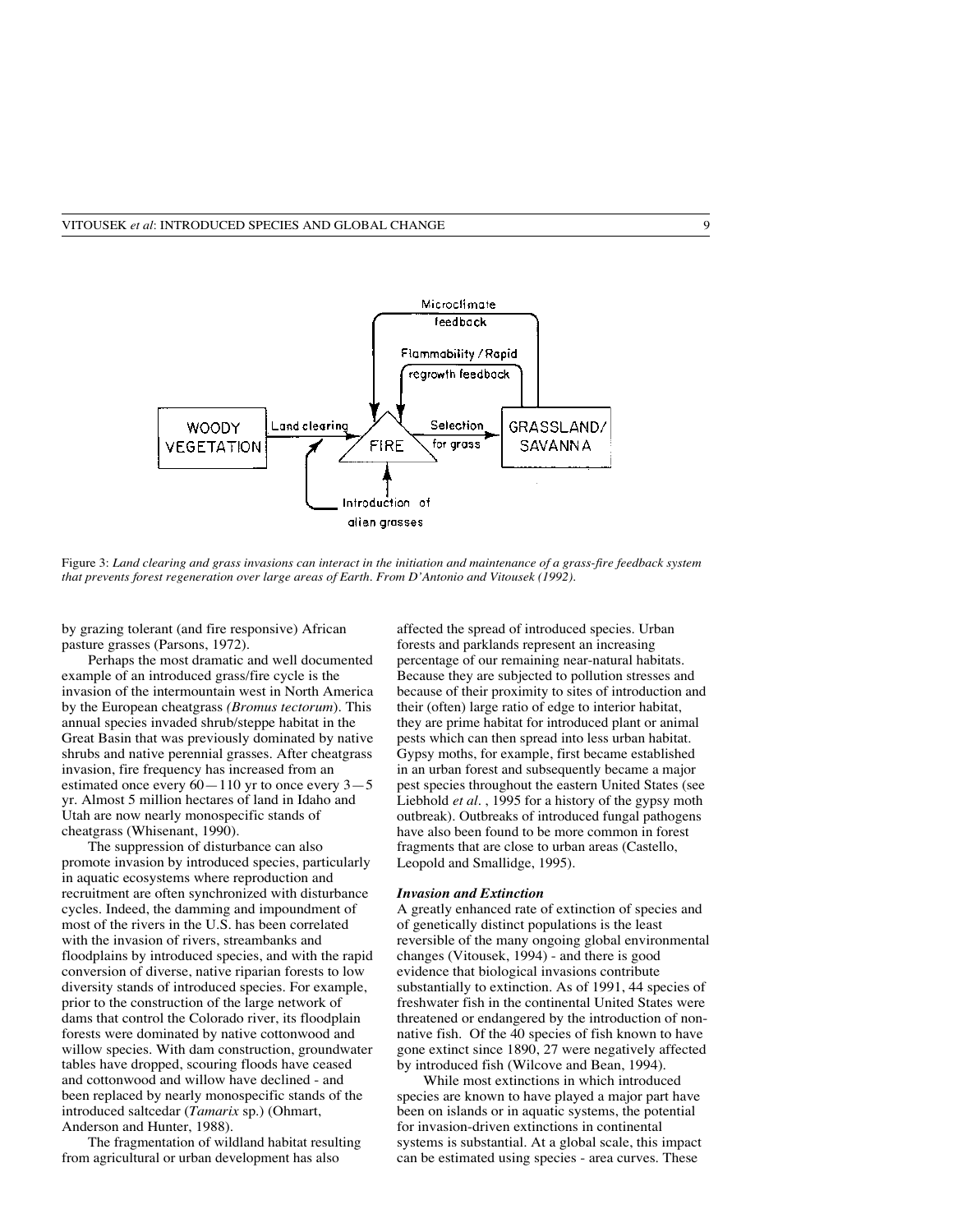summarize the relationship between the size of an area (an island or isolated patch of habitat) and the number of species it supports. Preston (1960) plotted the number of species of breeding birds in different habitats against log of the area supporting them, and found a linear relationship. Extrapolating that relationship to the area of Earth's land surface yields a total number of bird species that is substantially less than the actual number. The difference comes about because areas that are isolated from each other support wholly different bird faunas - in other words, because regional distinctiveness begets global diversity.

Westbrooks and colleagues applied this approach to calculate directly the potential for extinction resulting from biological invasion; Wright (1987) had earlier carried out a similar analysis. For example, a plot of the number of mammalian species on each continent versus log area yields a straight line with  $r^2 = .94$ ; extending this relationship to the land area of Earth, a single supercontinent would support  $\sim$  2,000 species (Fig. 4). Earth's continents in fact support 4,200 species, due to isolation of distinct faunas in different regions. This analysis implies that if invasions were so widespread as to cause a complete breakdown of the biogeographic barriers separating different regions, a substantial number of Earth's mammalian species would (ultimately) be driven to extinction.

We believe that this analysis is as solid as estimates of potential extinction rates based on habitat loss and fragmentation (Wilson, 1992). Moreover, this approach is supported by paleobiological evidence. Two or three million years ago, the Isthmus of Panama connected North and South America, and allowed a massive exchange of their biota (at least, of that portion able to survive in the tropics) (Simpson, 1980). The result was asymmetrical - while some South American mammals (notably the opossum) spread and thrived in North America, many more North American mammals spread through South America. This invasion by North American mammals corresponded with a significant increase in the extinction rate of South American mammals (Marshall *et al.* , 1982).

#### **What Can Be Done?**

In discussing biological invasions with other scientists and the public, we run into two major concerns. The first is a belief that invasions represent a natural process that has always been with us; the second is the feeling that the ease of travel and the increasing global nature of the economy make it impossible to prevent invasions for long.



Figure 4: *A species/area curve for mammals. The number of species on a continent is tightly correlated with the size of that continent - but extrapolating that relationship to the land area of Earth (reuniting Gondawanaland) yields less than half the total number of species that actually occur on these continents. Much of the diversity of mammalian species globally is due to the isolation of separate biotic regions. Analysis prepared by A. Launer of the Center for Conservation Biology, Stanford University.*

For the first, it is of course true that invasions (like extinctions) have always been with us. What differs now is the increased rate of invasions, resulting from the extraordinary mobility of humanity and our goods - an increase in the rate of invasions that is so large as to represent a difference in kind rather than degree. For example, the complete insect fauna of the Hawaiian Islands resulted from a successful colonization (followed by evolutionary radiation) every 50,000—100,000 years - but recently, 15—20 insect species per year have become established there (Beardsley, 1979). Similarly, detailed paleoecological studies of Eastern North America indicate that there was one prehistoric instance (in the past 10,000 years) in which a tree species (eastern hemlock) declined precipitously in a pattern consistent with pathogen attack throughout most of its range (Davis, 1981). This contrasts with devastation of several American tree species by pathogens in the past century.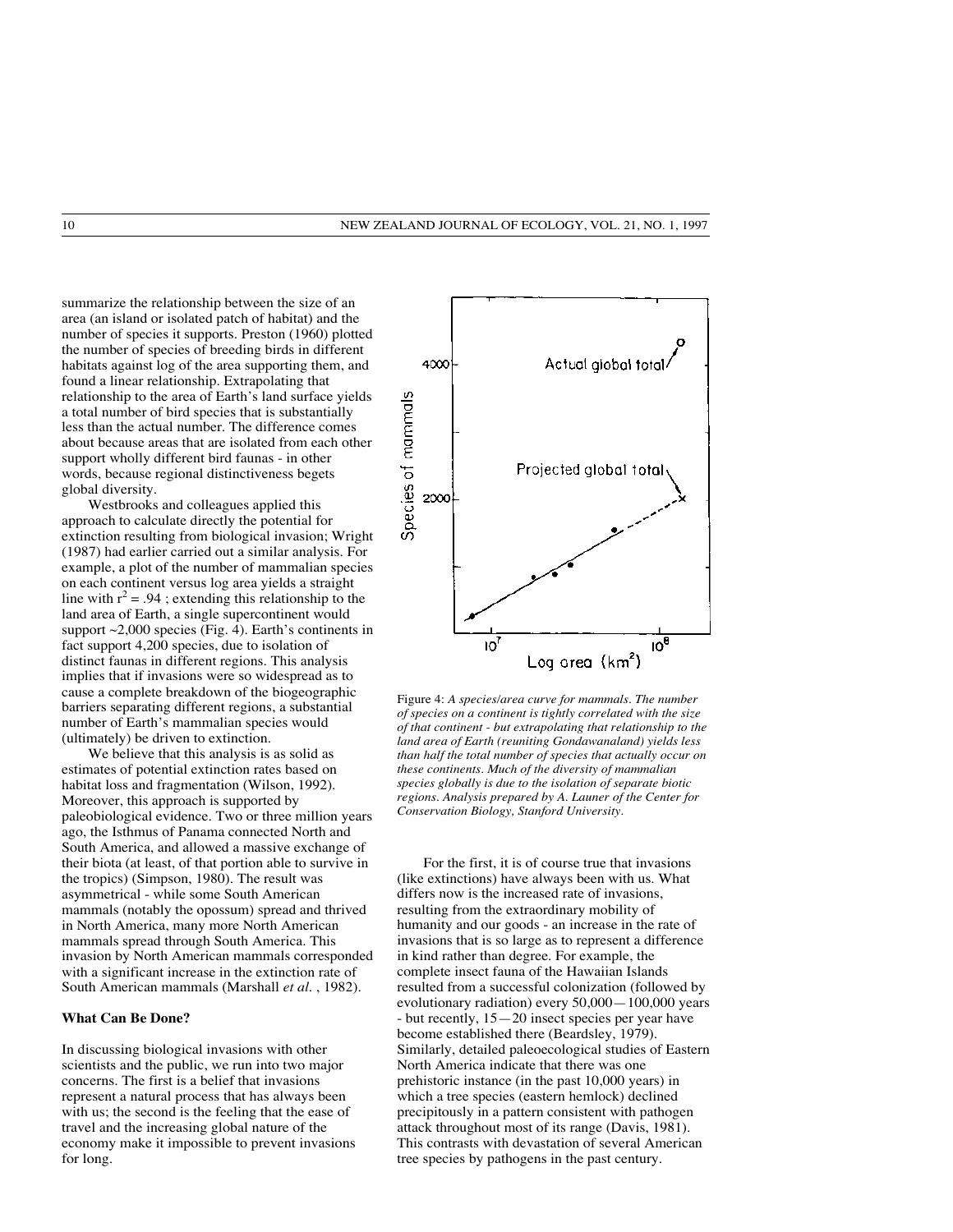For the second concern, we have framed the problem of biological invasions as a fundamental component of human-caused global change, important in driving global losses of biological diversity as well as (in many cases) undesirable from a purely anthropocentric viewpoint (health, wealth). As with other types of human-caused global change, stemming the tide of biological invasions poses a huge challenge to the ingenuity of humankind. A large part of the task is convincing our colleagues, students, and the public that it is a problem worthy of our best efforts, and giving them sufficient understanding that they can respond in a positive way. Government-directed efforts are not going to work without widespread support from citicens. Our experience suggests that such citizen support in beginning to arise in the United States, in the areas that have been hardest hit by invasions. In Hawaii and Florida, invasion stories are front-page items in local newspapers, County Councils have been known to provide funds for emergency invasive species control projects to assure protection of biodiversity, local lifestyles, and tourism.

Several of us attended an international conference on alien species in Norway in mid-1996 and were encouraged by the high level of concern accorded the problem in many countries and by a number of serious efforts being initiated to confront it at international, national, and local levels. (See Sandlund, Schei and Viken 1996.) Better legal frameworks are being sought in several countries. New Zealand's Biosecurity Act of 1993 and Hazardous Substances and New Organisms Act of 1996 are recognized as outstanding examples of progressive legislation.

The challenge of slowing invasions may prove to be as rewarding as - but less threatening to economic growth and lifestyles than - slowing fossil fuel combustion. Existing national laws and policies can be enforced and strengthened, and intelligent new approaches can be devised, given reasonable public support. Moreover, concerned and informed citizens can participate personally in recognizing incipient invaders and preventing them from spreading. The concept of thinking globally but acting locally applies extremely well to stopping invasions. Perhaps with no other form of global change can educated and dedicated individuals have such an opportunity to make a lasting difference.

## Acknowledgements

We thank John Randall and Colin Townsend for suggstions and critical comments on the manuscript, Alan Launer for carrying out the analysis in Fig. 4,

and Cheryl Nakashima for preparing the manuscript for publication. John Katzenberger and the Aspen Global Change Institute hosted a meeting that gave rise to this analysis. A less technical version of this analysis appears in American Scientist 84: 468-478.

## References

- Ahti, T.; Hämet-Ahti, L. 1971. Hemerophilous flora of the Kusamo district, northeast Finland, and the adjacent part of Karelia, and its origin. *Annales Botanici Fennici 8:* 1-91.
- Arnold, T. H.; de Wet, B. C. 1993. *Plants of Southern Africa: Names and Distribution*. National Botanical Institute, Pretoria.
- Atkinson, I. A. E.; Cameron, E. K. 1993. Human influence on the terrestrial biota and biotic communities of New Zealand. *Trends in Ecology and Evolution 8:* 447-451.
- Atkinson, S.; Sharpe, F. 1985. *Wild Plants of the San Juan Islands.* The Mountaineers, Seattle.
- Barclay, C. 1986. Crete checklist of vascular plants. *Englera 6:* 1-138.
- Barko, L.; Zarucchi, J. L. 1993*. Catalogue of the Flowering Plants and Gymnosperms of Peru.* Missouri Botanical Garden. St. Louis, Missouri.
- Barrett, P. E.; Teeri, J. A. 1973. Vascular plants of the Truelove Inlet region, Devon Island. *Arctic 26:* 58-67.
- Bay, C. 1993. Taxa of vascular plants new to the flora of greenland. *Nordic Journal of Botany 13:* 247-252.
- Beardsley, J. W. 1979. New immigrant insects in Hawaii: 1962 through 1976. *Proceedings of the Hawaiian Entomological Society 23:* 35-44.
- Böcher, T. W.; Fredskild, B.; Holmen, K.; Jakobsen, K. 1978. *Grønlands Flora.* 3rd ed. P. Haase & Son, Københvn.
- Boggan, J.; Funk, V.; Kelloff, C.; Hoff, M.; Cremers, G; Feuillet, C. 1992*. Checklist of the Plants of the Guianas.* Smithsonian Institution, Washington, D.C.
- Boivin, B. 1968. *Enumeration des plantes du Canada.* Provancheria No. 6. Univ. Laval. Quebec.
- Bond, P.; Goldblatt, P. 1984. Plants of the Cape Flora. *Journal of South African Botany Suppl. No. 13*. Kirstenbosch.
- Borhidi, A. 1991. *Phytogeography and vegetation ecology of Cuba.* Akadémiai Kiadó, Budapest.
- Breedlove, D. E. 1986. *Listados florísticos de México. IV. Flora de Chiapas.* Instituto de Biológia, UNAM, México.
- Britton, N. L. 1918. *Flora of Bermuda.* Charles Scribner's Sons, New York.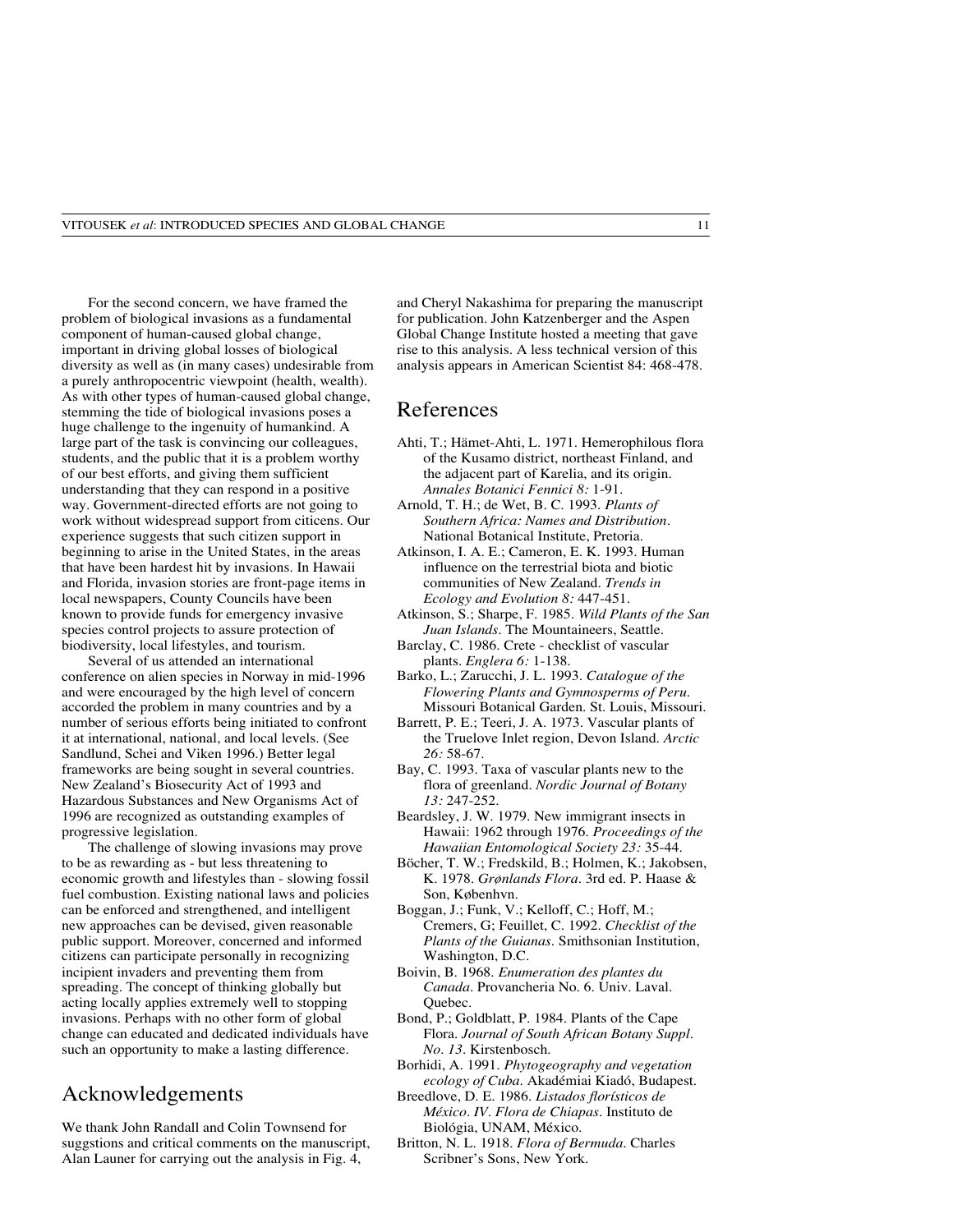- Cabrera, A. L.; Zardini, E. M. 1978. *Manual de la Flora de los Alrededores de Buenos Aires.* Editorial Acme S.A.C.I., Buenos Aires.
- Calder, J. A.; Taylor, R. L. 1968. *Flora of the Queen Charlotte Islands.* Canada Department of Agriculture. Ottawa.
- Campbell, F. T.; Schlarbaum, S. E. 1994. *Fading forests: North American trees and the threat of exotic pests*. Natural Resources Defense Council, New York, NY.
- Caraco, N. F.; Cole, J. J.; Raymond, P. A. ; Strayer, D. L.; Pace, M. L.; Findlay, S. E. G.; Fischer, D. T. 1997. Zebra mussel invasion in a large, turbid river: Phytoplankton response to increased grazing. *Ecology* 78: 588-602.
- Carr, G. W. 1993. Exotic flora of Victoria and its impact on indigenous biota.. *In:* D. B. Foreman; Walsh, N.G. (Editors) *Flora of Victoria. Vol. 1.,* pp. 256-297. Inkata Press, Melbourne.
- Castello, J.; Leopold, D.; Smallidge, P. 1995. Pathogens, patterns, and processes in forest ecosystems. *Bioscience 45:* 16-24.
- Clement, E. J.; Foster, M. C. 1994. *Alien Plants of the British Isles.* Botanical Society of the British Isles, London.
- Correll, D. S.; Correll, H. B. 1982. *Flora of the Bahama Archipelago.* J. Cramer, Vaduz.
- Courtenay, W. R.; Hensley, D. A.; Taylor, J. N.; J. A. McCann. 1984. Distribution of exotic fishes in the continental United States. *In* Courtenay, W. R.; Stauffer, J.R. (Editors), *Distribution, Biology, and Management of Exotic Fishes,* pp. 41—77*.* Johns Hopkins University Press, Baltimore.
- Craig, G. B. Jr. 1993. The diaspora of the Asian tiger mosquito . *In* McKnight, B. (Editor), *Biological Pollution: The Control and Impact of Invasive Exotic Species*, pp. 101-120. Indiana Acad. Sciences, Indianapolis.
- Craven, R. B.; Eliason, D. A.; Fancy, D. B.; Reiter, P.; Campos, E. G.; Jakob, W. L. ;Smith, G. C.; Bozzi, C. J.; Moore, C. G.; Maupia, G. O.; Monath, T. P. 1988. Importation of Aedes albopictus and other exotic mosquito species into the United States in used tires from Asia. *Journal of the American Mosquito Control Association 4:* 138-142.
- Cronk, Q. C. B. 1980. Extinction and survival in the endemic vascular flora of Ascension Island. *Biological Conservation 17:* 207-219.
- Crosby, A. W. 1986. *Ecological Imperialism: The Biological Expansion of Europe 900-1900 .* Cambridge University Press, Cambridge.
- D'Arcy, W. G. 1987. *Flora of Panama. Checklist and Index.* Missouri Botanical Garden, St. Louis, Missouri.
- D'Antonio, C. M.; Vitousek, P. M. 1992. Biological invasions by exotic grasses, the grass-fire cycle, and global change. *Annual Review of Ecology and Systematics 23:* 63-87.
- D'Antonio, C. M.; Dudley T.; Mack, M. , in press. Biological invasions and disturbance - a twoway street . *In* Walker, L.R. (Editor), *Ecosystems of Disturbed Ground, .* Elsevier, The Hague.
- Davis, M. B. 1981. Quaternary history and the stability of plant communities. *In:* Shugart, H.H.; Botkin, D.B.; West, D. (Editor) *Forest Succession: Concepts and Applications ,* pp. 132 - 153*.* Springer-Verlag, Berlin.
- Dean, W. R. J.; Milton, S. J.; Ryan, P.G.; Moloney, C. L. 1994. The role of disturbance in the establishment of indigenous and alien plants at Inaccessible and Nightingale Islands in the South Atlantic Ocean. *Vegetatio 113:* 13-23.
- Douglas, G. W.; Straley, G. B.; Meidinger, D. 1990 1994. *The Vascular Plants of British Columbia. Vols. 1 to 4.* Ministry of Forests, Victoria, British Columbia, Canada.
- Duffey, E. 1964. The terrestrial ecology of Ascension Island. *Journal of Applied Ecology 1:* 219-251.
- Elton, C. S. 1958. *The Ecology of Invasions by Animals and Plants* . Methuen and Co., London.
- Erdman, D. S. 1984. Exotic fishes in Puerto Rico. *In* Courtenay, W.R. ; Stauffer, J.R. (Editors), *Distribution, Biology, and Management of Exotic Fishes* , pp. 162—176. Johns Hopkins University Press, Baltimore.
- FAO. 1989. *Integrated "Golden" Kuhol Management* . Food and Agricultural Organization, United Nations.
- Forero, E.; Gentry, A. H. 1989. *Lista Anotada de las Plantas del Departmento del Choco, Colombia*. Universidad Nacional de Colombia, Bogotá.
- Fournet, J. 1978. *Flore Illustrée des Phanerogames de Guadeloupe et de Martinique.* Institut National de la Recherche Agronomique, Paris.
- Francis, J. K.; Liogier, H. A. 1991. *Naturalized exotic tree species in Puerto Rico*. General Technical Report SO-82. U.S. Department of Agriculture, Forest Service, Southern Forest Experimental Station, New Orleans.
- Fremstad, E.; Elven, R.; Tømerå S, B. A. 1994*. Introduksjoner av fremmde organismer til Norge.* Nork Institutt for Naturforskning, Trondheim. 72 pp.
- Given, D.R. 1992. *An overview of the terrestrial biodiversity of Pacific Islands.* Report, South Pacific Regional Environment Programme, Apia, Western Samoa, 36 pp.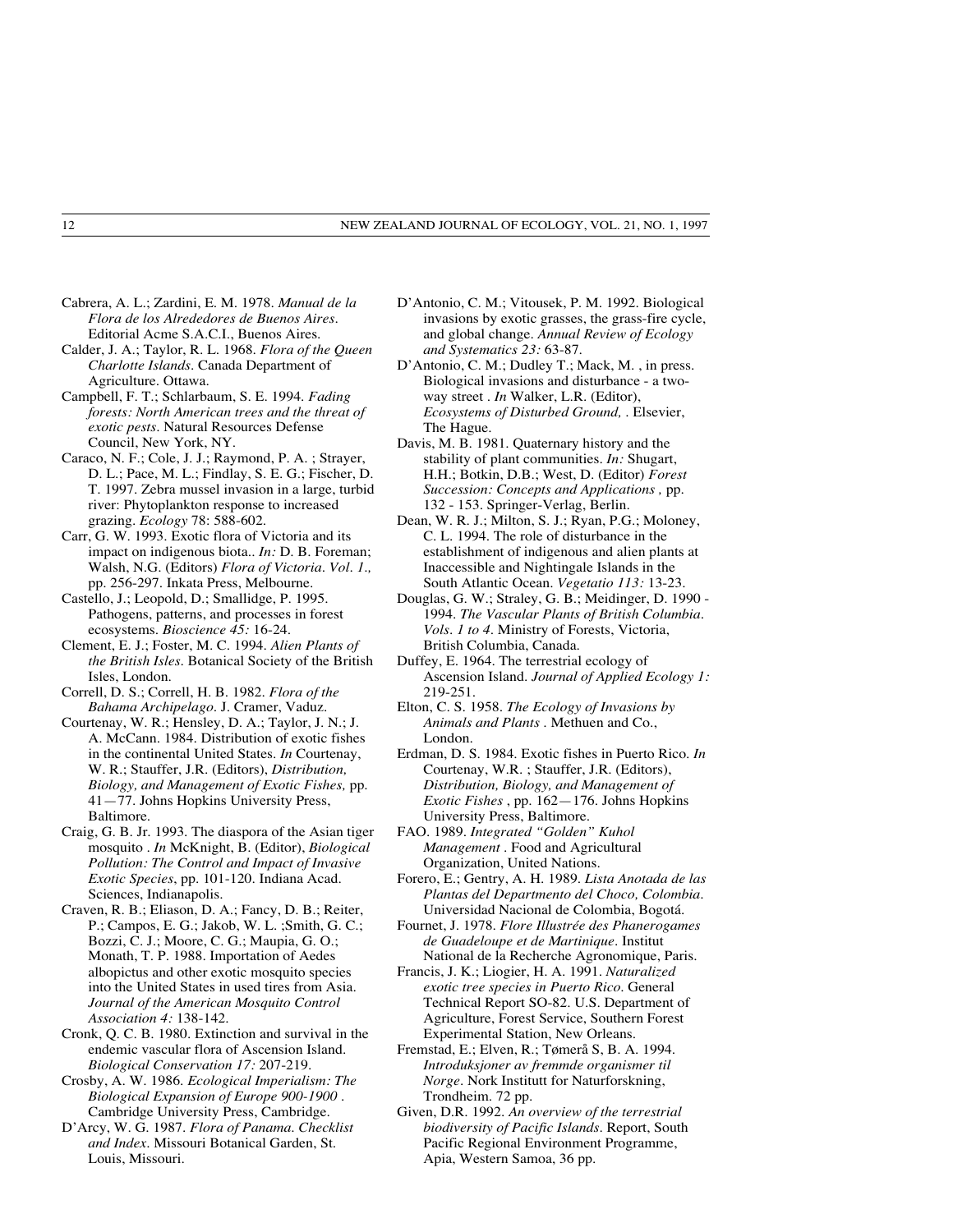- Goldschmidt, T. 1996. *Darwin's Dreampond. Drama in Lake Victoria* The MIT Press, Cambridge, Massachusetts.
- Gorodkov, B. N.; Poyarkova, A. I. (Editors) 1953 1966. *Flora Murmanskoy Oblasti*. Vols. I to V. Nauka, Moskva.
- Gould, F. W.; Moran, R. 1981. The grasses of Baja California, Mexico. *Memoir 12. San Diego Society of Natural History.* pp.
- Gremmen, N. J. M. 1982. *The Vegetation of the Subantarctic Islands Marion and Prince Edward.* Junk, The Hague.
- Heywood, V. H. 1989. Patterns, extents and modes of invasions by terrestrial plants *In* Drake, J.A.; Mooney, H.A.; di Castri, F.; Groves, R.H.; Kruger, F.J.; Rejmanek, M.; Williamson, M.(Editors), *Biological Invasions: A Global Perspective.* pp. 31 - 60. SCOPE 37. John Wiley and Sons, New York.
- Hickman, J. C. (Editor) 1993. *The Jepson Manual higher plants of California.* University of California Press, Berkeley.
- Higuchi, H., Minton, J.; Katsura, C. 1995. Distribution and ecology of birds in Japan*. Pacific Science 49:* 69-86.
- Hnatiuk, R. J. 1990. *Census of Australian Vascular Plants*. AGPS Press Publication, Australian Government Publishing Service, Canberra.
- Hobbs, R.F.; Huenneke, L.F. 1992. Disturbance, diversity, and invasion: implications for conservation. *Conservation Biology 6:* 324-337.
- Holcík, J. 1991. Fish introductions in Europe with particular references to its central and eastern part. *Canadian Journal of Fisheries and Aquatic Science 48 (suppl. 1):* 13-23.
- Huenneke, L. F. 1996. Outlook for plant invasions. Interactions with other agents of global change. *In* Luken, J. O.; Thieret, J.W. (Editors) *Assessment and Management of Plant Invasions,* pp. 95-103. Springer-Verlag, New York.
- Johnson, M. C. 1990. *The vascular plants of Texas.* 2nd ed. Marshall C. Johnston, Austin.
- Jonsson, L. 1993. *Birds of Europe: with North Africa and the Middle East* . Princeton University Press, Princeton. 700 pp.
- Jovet, P. 1971. Plantes adventives et naturalisées du Sud-Ouest de la France. *Boissiera 19*: 329-337.
- Junak, S.; Ayres, T.; Scott, R.; Wilken, D.; Young, D. 1995. *A Flora of Santa Cruz Island*. Santa Barbara Botanic Garden, Santa Barbara.
- Kartesz, J. T. 1994*. A Synonymized Checklist of Vascular Flora of the United States, Canada, and Greenland.* Timber Press, Portland.
- Kemp, E. S. 1983. *A Flora Checklist for Swaziland.* Occasional Paper No. 2. Swaziland National Trust Commission, Lobamba.
- Kendall, K. C. 1995. Whitebark pine: ecosystem in peril. *In* LaRoe, E.T.; Farris, G.S.; Puckett, C.E.; Doran, P.D.; Mac, M.J. (Editors), *Our Living Resources: A Report to the Nation on the Distribution, Abundance, and Health of U.S. Plants, Animals, and Ecosystems,* pp. 228-230. U.S. Department of the Interior, National Biological Service, Washington, D.C.
- Kinsky, F. C. 1980. Amendments and additions to the 1970 annotated checklist of the birds of New Zealand. *Notornis 27 (suppl.):* 1-3.
- Komárková, V.; Poncet, S.; Poncet, J. 1990. Additional and revised localities of vascular plants *Deschampsia antarctica* DESV. and *Colobanthus quitensis* (KUNTH) BARTL. in the Antarctic peninsula area. *Arctic and Alpine Research 22:* 108-113.
- Kornas, J. 1990. Plant invasions in Central Europe: historical and ecological aspects. *In:* di Castri, F.; Hansen, J.A.; Debussche, M. (Editors) *Biological Invasions in Europe and the Mediterranean Basin*, pp. 19 - 36. Kluwer, Dordrecht.
- Kruger, F. J.; Breytenbach, G. J.; Macdonald, I. A. W.; Richardson, D. M. 1989. The characteristics of invaded mediterranean-climate regions *In* Drake, J.A., H.A. Mooney, H.A.; di Castri, F.; Groves, R.H.; Kruger, F.J.; Rejmanek, M.; Williamson, M.(Editors), *Biological Invasions: A Global Perspective*, pp. SCOPE 37. John Wiley and Sons, New York. pp.
- Kunkel, G. 1977*. The Vegetation of Hormoz, Qeshm and Neighbouring Islands (Southern Persian Gulf Area).* J. Cramer, Vaduz.
- Kunkel, G. 1980. *Die Kanarischen Inseln und ihre Pflanzenwelt.* Fisher, Stuttgart.
- Langdon, K. R.; Johnson, K. D. 1992. Alien forest insects and diseases in eastern USNPS units: Impacts and interventions. *The George Wright Forum 9(1):* 2-14.
- Lawesson, J. E. 1990. Alien plants in the Galapagos Islands, a summary*. Monographs of Systematic Botany of the Missouri Botanic Gardens 32:* 15- 20.
- Lebrun, J. P.; Audru, J.; Cesar, J. 1989. *Catalogue des Plantes Vasculaires de la Republique de Djibouti*. Institut d'Elevage et de Médicine Vétérinaire de Pays Tropicaux, Paris.
- Lebrun, J. P.; Stork, A. L. 1991 1995. *Enumération des Plantes à Fleurs d'Afrique Tropicale.* Vols. 1 to 3. Conservatoire et Jardin Botaniques, Genève.
- Lee, M. A. B. 1974. Distribution of native and invader plant species on the Island of Guam. *Biotropica 6:* 158-164.
- Lid, D. T. 1964. *The Flora of Jan Mayen.* Norsk Polarinstitutt Skrifter 130: 1-107.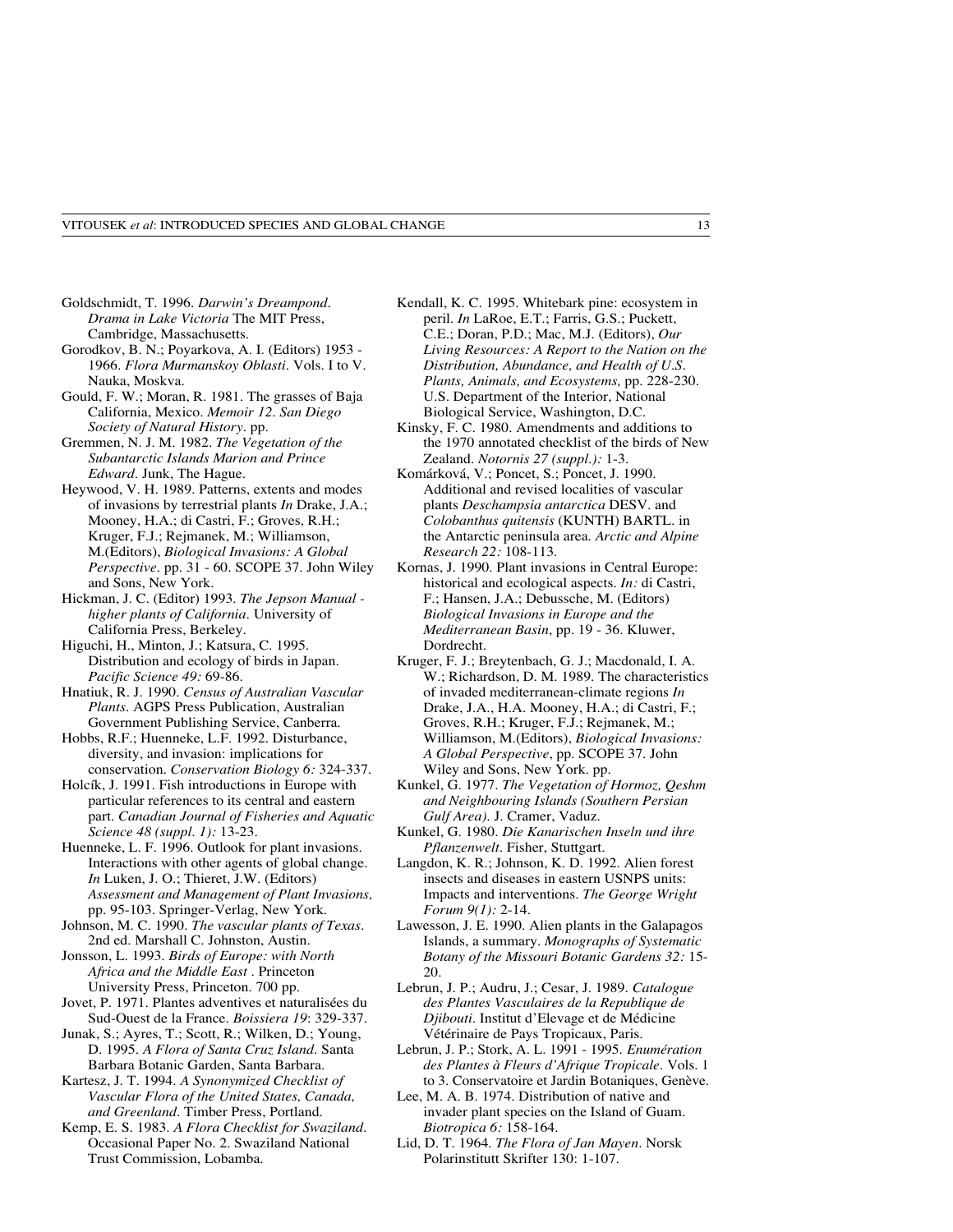- Liebhold, A., MacDonald, W.; Bergdahl, D.; Mastio, V. Invasion by exotic forest pests: A threat to forest ecosystems. *Forest Science Monographs 30,* 49 pp.
- Liogier, H. A.; Martorell, L. F. 1982*. Flora of Puerto Rico and adjacent islands: a systematic synopsis.* Universida de Puerto Rico, Rico Piedras.
- Lombardo, A. 1982-1984. *Flora Montevidensis.* Intendencia Municipal de Montevideo.
- Long, J. L. 1981. *Introduced Birds of the World .* Universe Books, New York. 330 p.
- Loope, L. L. 1992. An overview of problems with introduced plant species in national parks and reserves of the United States. *In* Stone, C.P.; Smith, C.W.; Tunison, J.T. (Editors), *Alien Plant Invasions in Native Ecosystems of Hawaii: Management and Research ,* pp. 3—28. Cooperative National Park Resources Studies Unit, University of Hawaii, Honolulu.
- Macdonald, I. A. W.; Kruger, F. J.; Ferrar, A.A. (Editors) 1986. *The ecology and management of biological invasions in southern Africa: Proceedings of the National Synthesis Symposium on the ecology of biological invasions*. Oxford University Press, Cape Town. 324 p.
- Marchant, N. G.; Wheeler, J. R.; Rye, B. L.; Bennett, E. M.; Lander, N. S.; Macfarlane, T. D. 1987. *Flora of the Perth Region.* Western Australian Herbarium, Department of Agriculture, Western Australia.
- Marnell, L. F. 1995. Cutthroat trout in Glacier National Park, Montana. *In* LaRoe, E.T.; Farris, G.S.; Puckett, C.E.; Doran, P.D.; Mac, M.J. (Editors), *Our Living Resources: A Report to the Nation on the Distribution, Abundance, and Health of U.S. Plants, Animals, and Ecosystems,* pp. 153 - 154.. U.S. Department of the Interior, National Biological Service, Washington, D.C.
- Marshall, L. G.; Webb, S. D. ; Sepkowski, J. J.; Raup, D. M. 1982. Mammalian evolution and the great American interchange. *Science 215:* 1351-1357.
- Marticorena, C.; Quezada, M. 1985. Catalogo de flora vascuala de Chile. *Gayana, Botanica 42:* 1-157.
- McDowall, R. M. 1984. Exotic fishes: the New Zealand experience *In* Courtenay, W. R. Stauffer, J.R. (Editors), *Distribution, Biology, and Management of Exotic Fishes* , pp. 200-214. Johns Hopkins University Press, Baltimore.
- McGinnis, S. M. 1984. *Freshwater fishes of California .* University of California Press, Berkeley. 316p.
- Merxmüller, H. 1966—1972. *Prodromus einer Flora von Südwestafrika.* Cramer, Lehre.
- Meurk, C. D. 1982. Supplementary notes on plant distributions of the subantarctic Auckland Islands. *New Zealand Journal of Botany 20:* 373-380.
- Mitchell, R. S. 1986. A checklist of New York State plants*. New York State Museum Bulletin 458:* 1- 272.
- Moore, D. M. 1968. *The Vascular Flora of the Falkland Islands.* British Antarctic Survey, London.
- Moore, D. M. 1983. *Flora of Tierra del Fuego.* Missouri Botanical Garden. St. Louis, Missouri.
- Morin, N. R. (Convening Editor) 1993. *Flora of North America.* Vol. 2. Oxford University Press.
- Morton, J. K.; Venn, J. M. 1990. *A checklist of the flora of Ontario.* Department of Biology, University of Waterloo, Waterloo, Ontario.
- Moyle, P. B. 1986. Fish introductions into North America: patterns and ecological impact *in* Mooney, H. A.; Drake, J.A. (Editors.), *Ecology of Biological Invasions of North America and Hawaii. Ecological Studies 58* , pp. 27 - 43. Springer-Verlag, New York.
- Naylor, R. L. 1996. Invasions in agriculture: assessing the cost of the golden apple snail in Asia. *Ambio 25:* 443-448.
- Niemelä P.; Mattson, W. J. 1996. Invasion of North American forests by European phytophagous insects. *Bioscience 46:* 741-753.
- Nomura, H. 1984. *Dicionário dos Peixes do Brasil .* Brasília, Editerra. 482 p.
- Office of Technology Assessment. 1993. *Harmful Non-Indigenous Species in the United States* . U.S. Government Printing Office, Washington, D.C.
- Ohmart, R. D.; Anderson, B. W.; Hunter W. C. 1988. *Ecology of the lower Colorado River from Davis Dam to Mexico-U.S. International Boundary: a community profile*. Biol. Report 85, U.S. Fish and Wildlife Service, Washington, D.C.
- Ownbey, G. B.; Morley, T. 1991. *Vascular Plants of Minnesota.* University of Minnesota, Minneapolis.
- Ozenda, P. 1991. *Flore et Vègètation du Sahara.* 3rd ed. Centre National de la Recherche Scientifique, Paris.
- Parsons, J. 1972. Spread of African pasture grasses to the American tropics*. Journal of Range Management 25:* 12-17.
- Paterson, A. 1972. *Birds of the Bahamas .* Darrel Publications, Vermont. 180 p.
- Pickard, J. 1984. Exotic plants on Lord Howe Island: distribution in space and time. 1853-1981. *Journal of Biogeography 11:* 181-208.
- Porsild, A. E.: Cody, W. J. 1980. *Vascular Plants of Continental Northwest Territories, Canada.*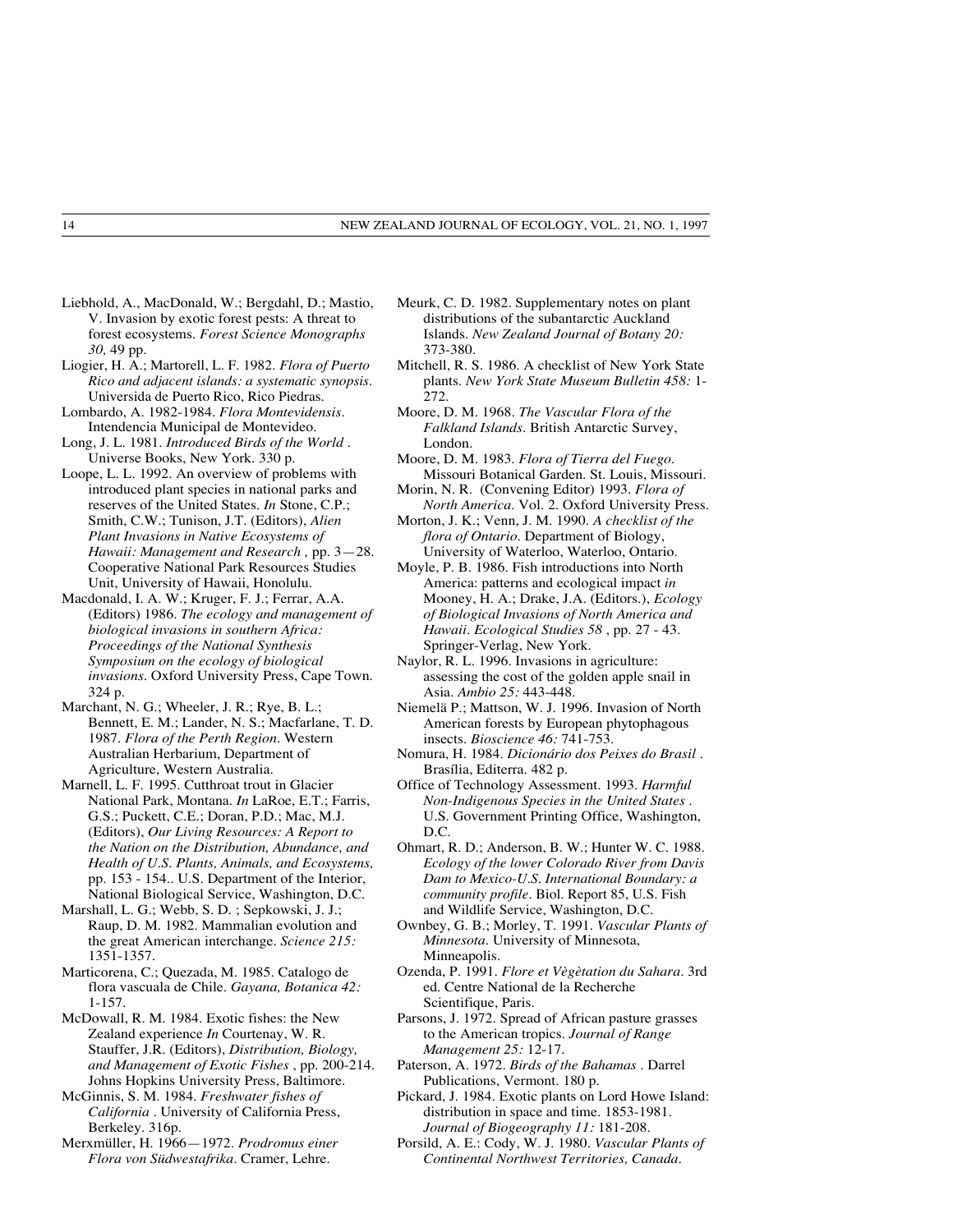National Museums of Canada, Ottawa.

- Porsild, M. P. 1932. Alien plants and apophytes of Greenland. *Meddelelser om Grønland 92:* 1-85. Preston, F. W. 1960. Time and space and the
- variation of species. *Ecology 41:* 611-627.
- Proctor, G. R. 1984. *Flora of the Cayman Islands.* Royal Botanic Gardens, Kew, U.K.
- Quezal, P.; Burbero, M.; Bonini, G.; Loisel, R. 1990. Recent plant invasions in the circum-Mediterranean region. *In:* di Castri, F., Hansen, A.J.; Debussche, M. (Editors.), *Biological Invasions in Europe and the Mediterranean Basin,* pp. 51- 60.. Kluwer, Dordrecht, The Netherlands.
- Raffaele, H. A. 1989. *A Guide to the Birds of Puerto Rico and the Virgin Islands .* Princeton University Press, Princeton. 140 p.
- Rejmánek, M.; Randall, J. 1994. Invasive alien plants in California: 1993 summary and comparison with other areas in North America. *Madroño 41:* 161-177.
- Ripley, J. D. 1980. Plants of Angel Island, Marin County, California. *Great Basin Naturalist 40:* 385-407.
- Roberts, A. 1985. *Roberts' Birds of Southern Africa .* Trustees of the John Voelcker Bird Bood Fund, Cape Town. 848 p.
- Roessler, H.; Merxmüller, H. 1976. Nachträge zum Prodromus einer Flora von Südwestafrika. *Mitteilungen der Botanisches Staatssammlungen München 12:* 361-373.
- Rouleau, E.; Lamourex, G. 1992*. Atlas des plantes vasculaires de lîle de Terre-Neuve et des îles de Saint-Pierre-et Miquelon*. Fleurbec, Québec.
- Ryves, T. B.; Clement, E. J.; Foster, M. C. 1996. *Alien Grasses of the British Isles.* Botanical Society of British Isles, London.
- Rzedowski, J.; Rzedowski, G. C. 1989. Sinopsis numerica de la flora fanerogámica del Valle de México. *Acta Botánica Mexicana 8:* 15-30.
- Sandlund, O. T.; Schei, P. J.; Viken, A. 1996. *Proceedings of the Norway/UN Conference on Alien Species.* Directorate for Nature, Trondheim, Norway.
- Scoggan, H. J. 1978 1979. *The Flora of Canada Vol.s 1 to 4.* National Museum of Natural Sciences, Ottawa.
- Selkirk, P. M.; Seppelt, R. D.; Selkirk, D. R. 1990. *Subantarctic Macquarie Island: Environment and Biology.* Cambridge University Press, Cambridge.
- Shelter, S. G.; Laurence, E. S. 1978*. A Provisional Checklist of Species for Flora North America.* Missouri Botanical Garden. St. Louis, Missouri.
- Sick, H. 1993. *Birds in Brazil: A Natural History* . Princeton University Press, Princeton. 570 pp.
- Simpson, G. G. 1980. *Splendid Isolation: The Curious History of South American Mammals .* Yale University Press, New Haven.
- Sinclair, W. A.; Lyon, H. H.; Johnson, W. T. 1987. *Disease of Trees and Shrubs* . Cornell University Press, Ithaca, NY.
- Singer, F. J. 1981. Wild pig problems in the national parks. *Environmental Management 5:* 263-270.
- Stone, B. C. 1970. *The Flora of Guam. Micronesica Vol. 6.* University of Guam.
- Stone, C. P. 1985. Alien animals in Hawaii's native ecosystems: toward controlling the adverse effects of introduced vertebrates. *In* Stone, C.P.; Scott, J.M. (Editors), *Hawaii's Terrestrial Ecosystems: Preservation and Management* , pp. 251 - 297. Cooperative National Park Resources Studies Unit, University of Hawaii, Honolulu.
- Stone, C. P.; Stone, D. B. 1989. *Conservation Biology in Hawai'i* . University of Hawaii Press, Honolulu. 252 p.
- Suominen, J. 1979. The grain immigrant flora of Finland. *Acta Botanica Fenica 111*: 1-108.
- Täckholm, V. 1974. *Students' Flora of Egypt.* 2nd ed. Cairo University, Cairo.
- Tolmachev, A. I. 1960—1987. *Arkticheskaya flora SSSR. Vols. I to X.* The USSR Academy of Sciences, V. L. Komarov Botanical Institute, Leningrad.
- Troupin, G. 1978—1988. *Flore du Rwanda, Spermatophytes. Vols. I to IV.* Musee Royal de l'Afrique Centrale, Tervuren, Belgique; Institut National de Recherche Scientifique, Butare, Republique Rwandaise.
- Tryon, R. M.; Stolze, R. G. 1989—1994. Pteridophyta of Peru I to VI. *Fieldiana (Chicago), Botany New Series Nos. 20, 22, 27, 29, 32, and 34.*
- Tutin, T. G.; Heywood, V. H.; Burges, N. A.; Valentine, D. H.; Walters, S. M.; Webb, D. A. 1964—1980. *Flora Europaea. Vols. 1 to 5.* Cambridge University Press, Cambridge, U.K.
- Tutin, T. G.; Heywood, V. H.; Burges, N. A.; Valentine, D. H. Walters, S. M.; Webb, D. A. 1993. *Flora Europea. Vol. 1.* 2nd ed. Cambridge University Press, Cambridge, U.K.
- U.S. Congress, Office of Technology Assessment. 1993. *Harmful non-indigenous species in the United States*. OTA-F-565 (Washington D.C.: U.S. Congress Government Printing Office).
- U.S. Department of Agriculture. 1982. *National List of Scientific Plant Names.* U.S. Government Printing Office, Washington D.C.
- Vitousek, P. M. 1994. Beyond global warming: ecology and global change. *Ecology 75:* 1861- 1876.